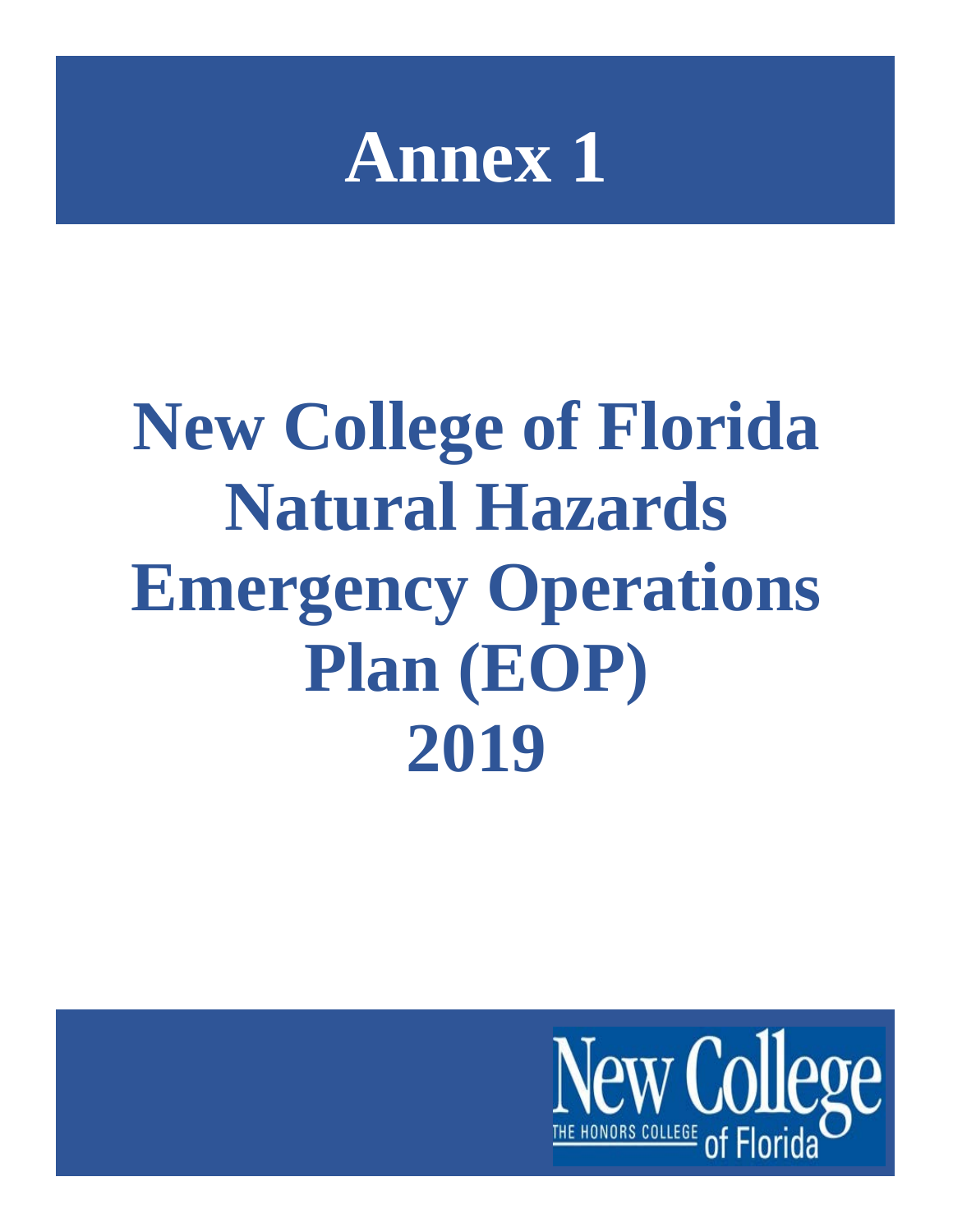## **Executive Summary**

Comprehensive emergency management involves a cycle of phased, coordinated and mutually supporting activities conducted by the New College of Florida (NCF) Office of Emergency Management (OEM) before, during and after an emergency situation. The Comprehensive Emergency Management Plan (CEMP):

- 1. Defines the functional roles and responsibilities of each entity that partners in New College's disaster organization;
- 2. Provides a comprehensive approach to reducing the effects of disasters on its population and physical environment;
- 3. Provides guidance to New College officials on procedures, organization and responsibilities for an integrated and coordinated response;
- 4. Is in compliance with the criteria issued for CEMP revisions by the Florida Division of Emergency Management and;
- 5. Addresses National Incident Management System (NIMS) Compliance.

The CEMP is organized into a Basic Plan and complemented by hazard specific Emergency Operations Plans (EOPs) and the New College Continuity of Operations Plan (COOP).

- 1. **The Basic Plan**  provides an overall strategy. It outlines the general purpose, scope and methodology of the plan; coordination, control and organizational structure; concept of operations; and identifies responsibilities of agencies and resources mobilized by New College to respond in a disaster.
- 2. **Annex I – Natural Hazards EOP.** Result from acts of nature, such as hurricanes, earthquakes, tornadoes, animal disease outbreak, pandemics, or epidemics.
- 3. **Annex II – Technological Hazards EOP.** Result from accidents or the failures of systems and structures, such as hazardous materials spills or dam failures.
- 4. **Annex IV – Human Caused Threats EOP.** Result from the intentional actions of an adversary, such as a threatened or actual chemical attack, biological attack, or cyber incident.
- 5. **Annex V – New College COOP.** Provides a management framework, policies and objectives for the New College faculty, employees and students to ensure the continuity of New College essential services and/or critical operations during any emergency.
- **6. Annex VI – Appendices.** Appendices provide additional information associated with the CEMP such as supporting procedures, mutual aid agreements, etc.

Each EOP is outlined to address the five mission areas of Emergency Management:

- a. **Prevention.** Preparedness activities include utilizing lessons learned from previous disasters, obtaining information on threats, planning to prepare an organized response to emergencies, providing disaster preparedness training, conducting emergency drills and exercise to test plans, obtaining and maintaining emergency equipment and facilities, establishing interagency coordination agreements, and conducting public education outreach.
- b. **Protection.** Focuses actions to protect lives and property. It involves applying intelligence and other information to a range of activities that may include such countermeasures as deterrence operations; heightened inspections; improved surveillance and security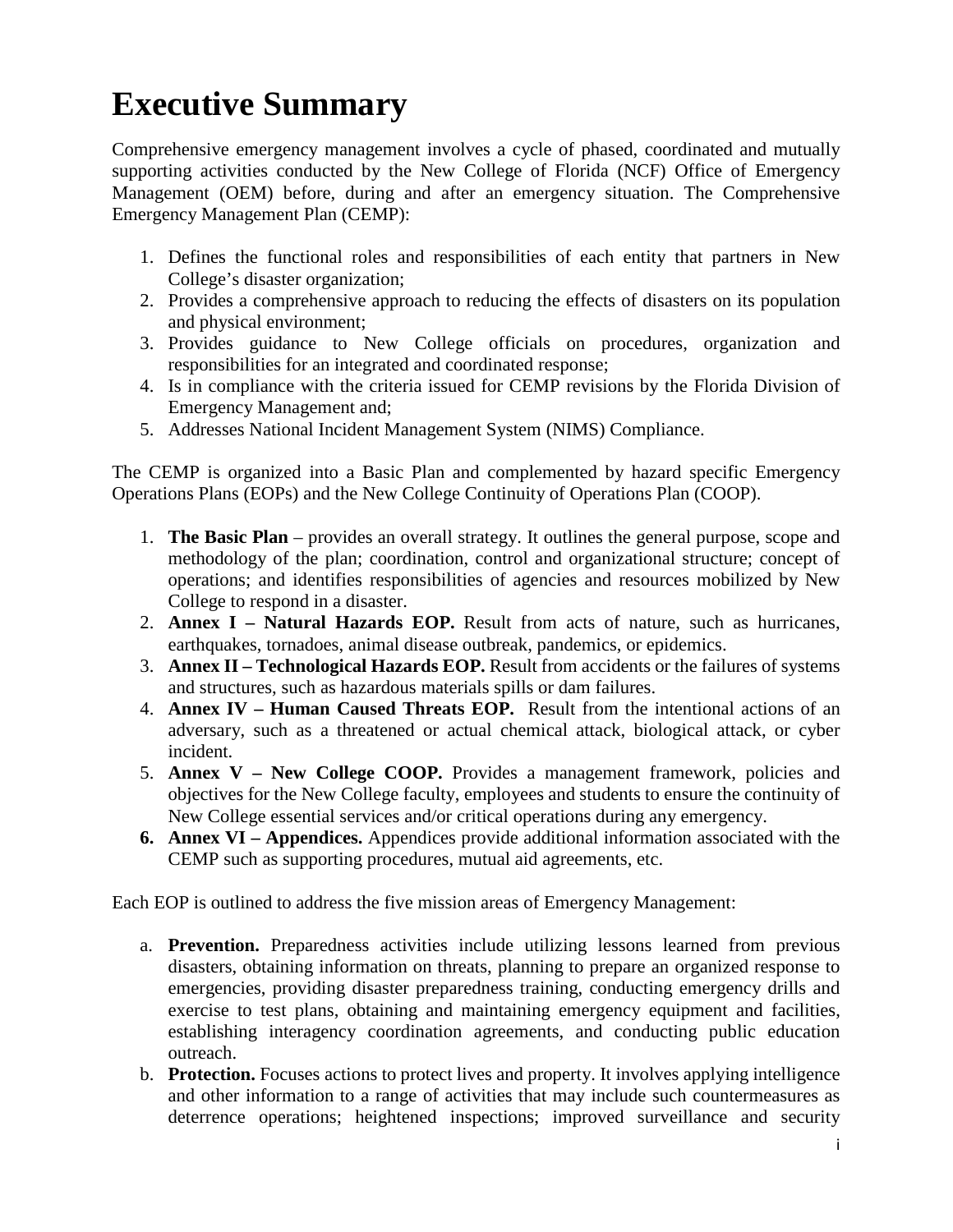operations; investigations to determine the full nature and source of the threat; public health surveillance; immunizations, isolation or quarantine; and, as appropriate, specific law enforcement operations aimed at deterring, preempting, interdicting or disrupting illegal activity and apprehending potential perpetrators.

- c. **Mitigation.** New College's mitigation involves identifying preventative and/or corrective measures and initiatives to prevent or limit bodily injury, loss of life or property damage from hazards. It includes policy issues as well as infrastructure projects.
- d. **Response.** Covers the capabilities necessary to stabilize an emergency once it has already happened or is certain to happen in an unpreventable way; establish a safe and secure environment; save lives and property; and facilitate the transition to recovery.
- e. **Recovery**. Outlines specific tasks or functions that may be carried out after a disaster and details control, coordination, planning efforts, and policies designed to facilitate both immediate and long-term recovery after a disaster. Provides for the rapid and orderly start of rehabilitation and restoration anywhere on campus. Specific tasks may be augmented in EOPs or other operational plans utilized within New College.

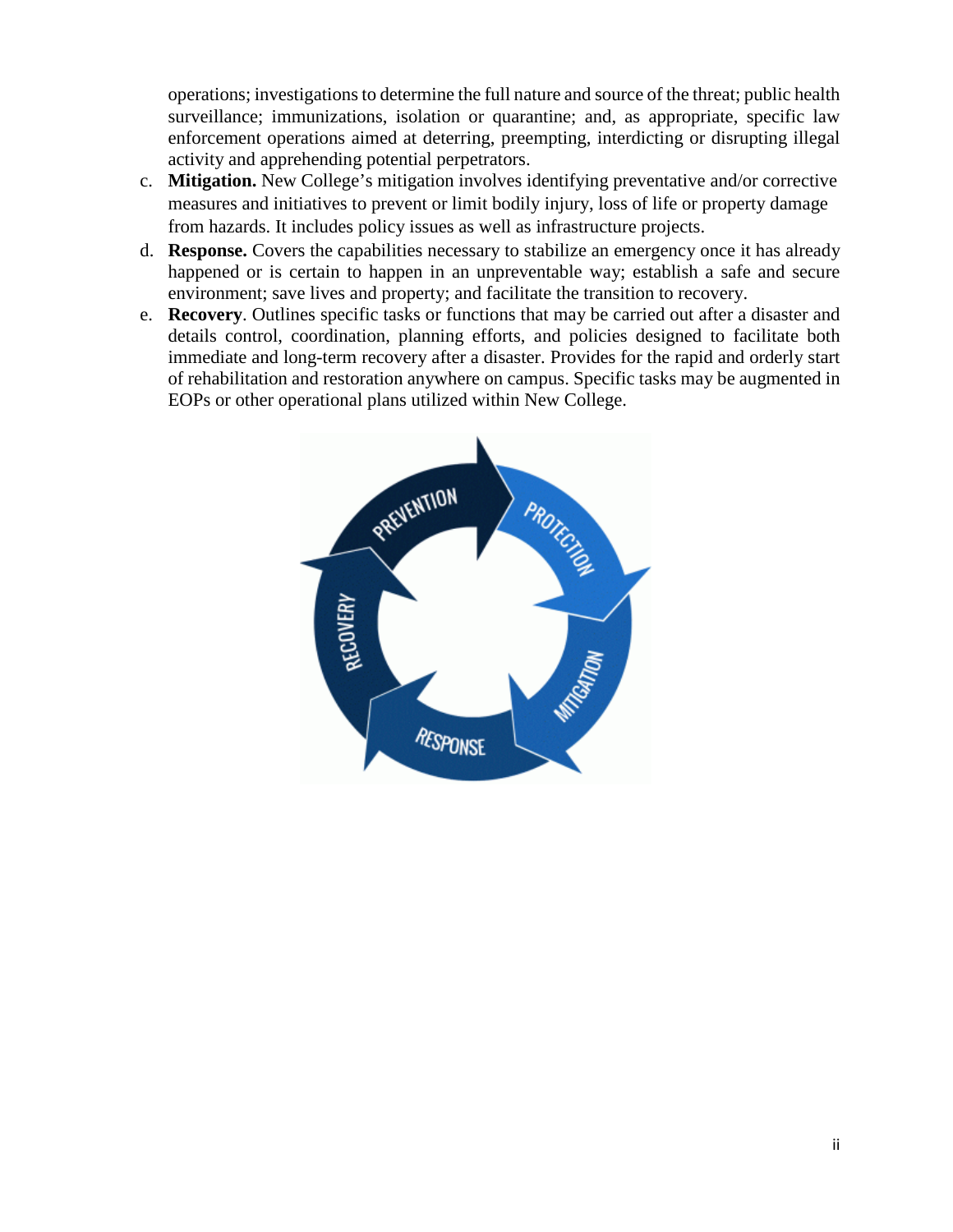#### **Table of Contents**

|    | 2. |  |
|----|----|--|
|    |    |  |
|    |    |  |
|    |    |  |
|    |    |  |
|    |    |  |
|    |    |  |
|    |    |  |
|    |    |  |
|    |    |  |
|    |    |  |
|    |    |  |
|    |    |  |
|    |    |  |
|    |    |  |
|    |    |  |
|    |    |  |
|    |    |  |
|    |    |  |
|    |    |  |
|    |    |  |
|    |    |  |
|    |    |  |
|    | 5. |  |
|    |    |  |
|    |    |  |
|    | 6. |  |
|    |    |  |
|    |    |  |
|    |    |  |
|    |    |  |
|    |    |  |
|    |    |  |
|    |    |  |
|    |    |  |
|    |    |  |
| 8. |    |  |
|    |    |  |
|    |    |  |
|    |    |  |
|    |    |  |
|    |    |  |
|    |    |  |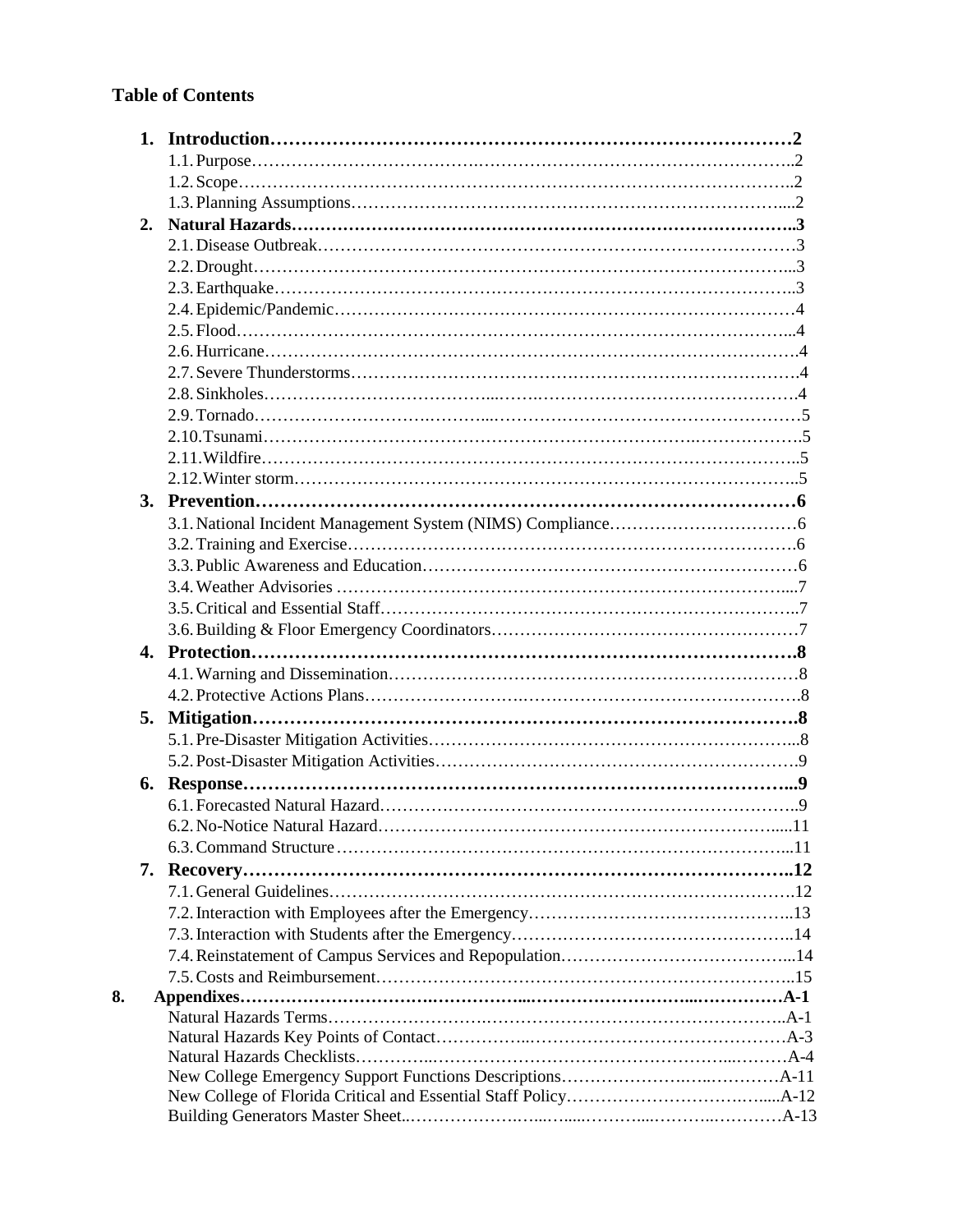#### **1. Introduction**

This Emergency Operations Plan (EOP) provides guidelines and establishes protocols for an organized response to a natural hazard or event. It addresses pre‐event preparation and post‐event recovery as well as management of the campus during an emergency. The primary objectives of the plan are to ensure the safety and security of faculty, staff, students and visitors; mitigation of damage and protection of College assets; and restoration of business and academic operations as quickly as possible.

New College of Florida Natural Hazards EOP, along with hazard specific plans for the campus, establish College‐wide response strategies to be used in the event of a natural disaster. In addition, we strongly urge all students and College personnel to take this plan and the threat of a natural disaster to our College very seriously. It is especially important that all faculty, staff and students develop personal evacuation plans to ensure that they are out of harm's way.

#### 1.1. Purpose

This EOP is designed as a guideline to coordinate and control the College's preparation and response steps to a natural hazard. The timing and implementation of any or all steps may be altered based upon the facts and circumstances surrounding any individual event. The plan's appendices provide key contact information, definitions of natural hazards related terms and a checklist of essential departmental responsibilities.

#### 1.2. Scope

This EOP applies to all New College of Florida (NCF) personnel, including its trustees, administrators, students, faculty, staff, contractual service providers, mutual aid providers, visitors and families. This plan applies to all New College's related facilities and programs:

- 1.2.1. Bayfront Campus
- 1.2.2. Pei Campus
- 1.2.3. Caples Campus
- 1.2.4. Other College owned or leased facilities

#### 1.3. Planning Assumptions

- 1.3.1. Natural hazards may either forecasted or occur with little or no warning.
- 1.3.2. This EOP serves as a practical guide with modifications made to meet the demand of each emergency. Because no plan can anticipate or predict every scenario, crisis management personnel must be able to quickly adapt to events as they unfold.
- 1.3.3. For this plan to be effective, it requires continual public awareness and education programs.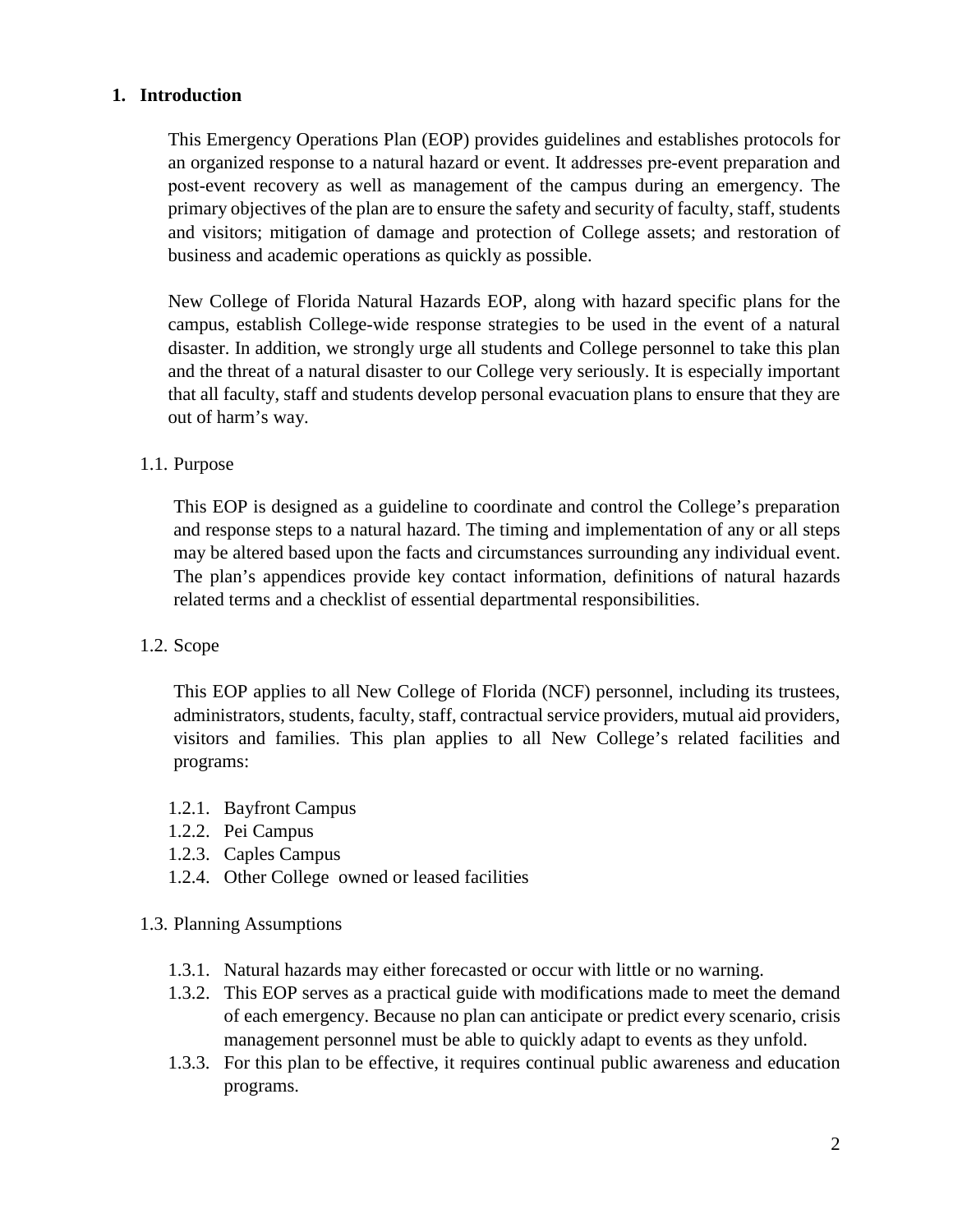- 1.3.4. A natural hazard event will easily exceed the resources and capabilities of the College to respond without external assistance.
- 1.3.5. Close coordination with local city and county jurisdictions is critical.
- 1.3.6. An emergency or disaster on campus is likely to call upon some College staff members to perform roles and responsibilities that are different from their normal daily operations.
- 1.3.7. Some scenarios may disrupt the College's core educational and research missions for an extended period of time.
- 1.3.8. Response costs and uninsured losses may likely exceed the New College's budget and means to recuperate financially without outside aid.
- 1.3.9. The recovery of the surrounding community would be integral to New College's own recovery.

#### **2. Natural Hazards**

2.1. Animal Disease Outbreak

These are biological hazards associated with insect, animal, or pathogen that could pose a health threat and there is the possibility of an adverse effect to the general population through naturally occurring pathogens. There may be vulnerability to mosquito and other insect borne diseases. As of July 22, 2016, the Florida Department of Health had identified 321 Zika virus disease cases among Florida residents and visitors, including local transmissions cases in Miami during the 2016 outbreak. In addition, many cases originated from international travelers from other countries or territories with ongoing Zika virus transmissions. In addition, in 2018, the campus was impacted by the Red Tide along its shoreline, slightly affecting some people's respiratory system.

2.2. Drought

Droughts are weather events affecting the area with some degree of regularity. Prolonged dry periods have spurred wildfires, a reduction in the water table, rationing of water, and endangerment of wildlife.

#### 2.3. Earthquake:

The 1992 Florida Atlas reports that in 1905, an earthquake with its epicenter in westcentral Manatee County was recorded. This earthquake registered 1, using the Modified Mercalli intensity scale (where 7 equates to maximum damage); little to no damage at the surface was reported. The latest earthquake happened on September 10, 2006 at 8:56 am approximately 251 miles WSW from Sarasota, Florida. The magnitude of the earthquake was 5.8 with no after effects.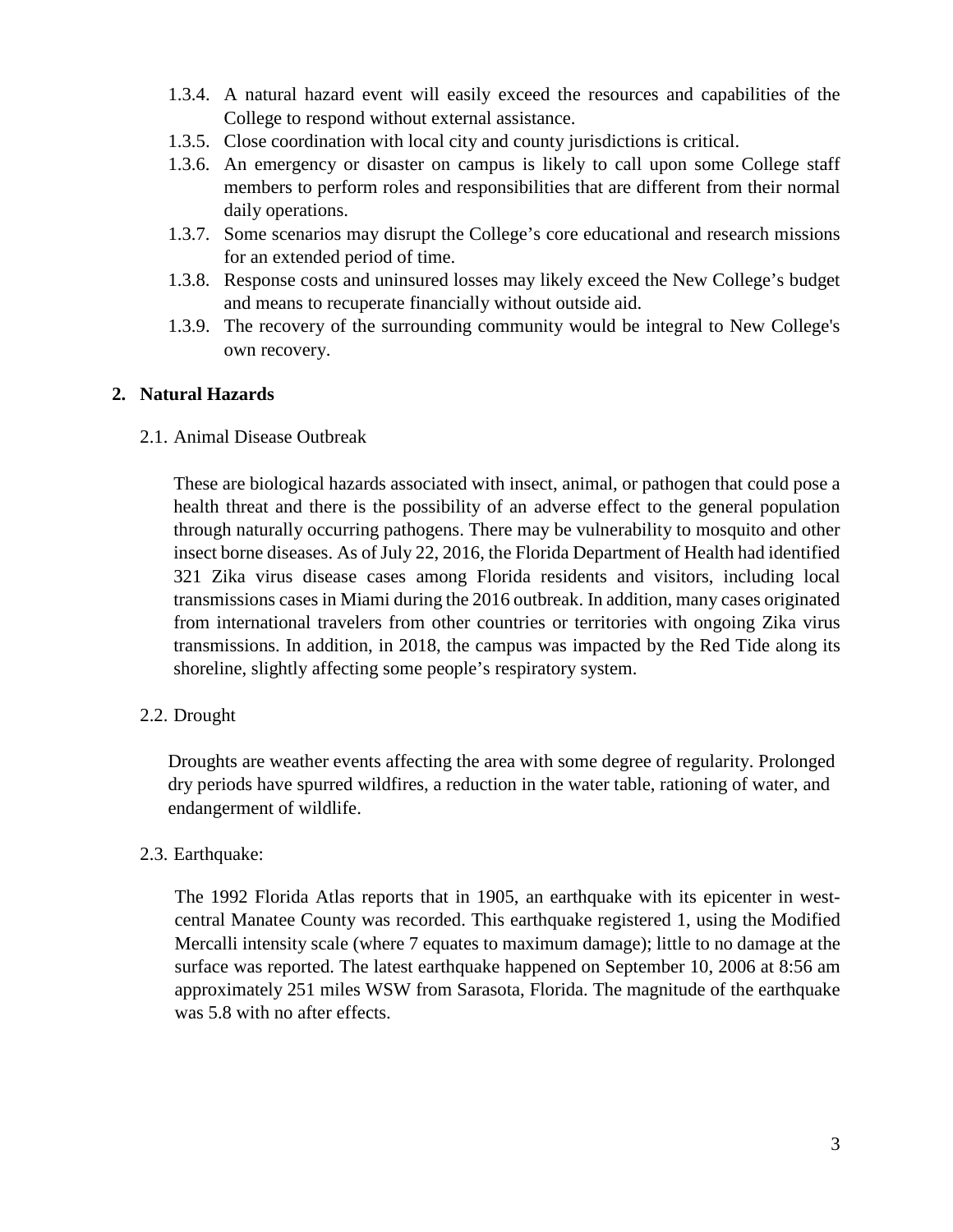#### 2.4. Epidemic/Pandemic:

Although most outbreaks take hold in the world's most vulnerable areas, according to the U.S. Center for Disease Control, a pathogen can travel from a remote village to major cities on all continents in 36 hours; the threat is now greater than ever. New College is potentially vulnerable to influenza outbreaks due to the large annual influx of seasonal residents and tourists.

#### $2.5.$  Flood:

Flooding may have a severe impact in certain areas of the campus. Due to its topography, portions of the West Campus, Caples Campus and Uplands property fall within Flood Zones A, B, and V. Zone A is subject to 100-year floods and Zone V is subject to 100 year floods and associated wave action. Portions of the West Campus fall within the Coastal High Hazard Area, which is defined as those areas seaward of the Coastal Construction Control Line and FEMA designated V-Zones. The zones identify the greatest threat at the western edge at the Sarasota Bayfront; this threat diminishes as ground elevations reach higher levels near US 41.

#### 2.6. Hurricane:

Because NCF is located in a subtropics coastline, it is particularly susceptible to hurricanes and tropical storms and their associated storm surge. Hurricane season is from June 1st through November 30th with much of the strongest hurricane activity in the Gulf during August and September. A storm threatening New College could trigger the issuance of an evacuation order due to the hazards related to these events. Primary hazards from these events include: tornadoes, storm surge, and fresh water flooding from heavy rainfall and extensive wind damage. Because of its elevation, New College is located throughout the different Sarasota County Evacuation Levels.

2.7. Severe Thunderstorms:

Severe thunderstorms occur in all seasons of the year. Minor damage occurs from thunderstorms each year. Many of the storms are accompanied by high wind, hail, flooding and dangerous lightning. Florida is the nation's leader in lightning fatalities. The storms have the potential of causing power outages and destruction or damage to buildings and can result in loss of life. Locally, from 1966 to present, there have been 144 severe thunderstorms of 50-70 knot winds, causing \$2.76 million in damage.

#### 2.8. Sinkholes

When sinkholes develop in densely populated areas or at critical facilities they can be disastrous and become as disruptive as to create a state of emergency. Within the 17 counties which comprise the Southwest Florida Water Management District (SFWMD), sinkholes develop more frequently north of Tampa Bay where the limestone base is closest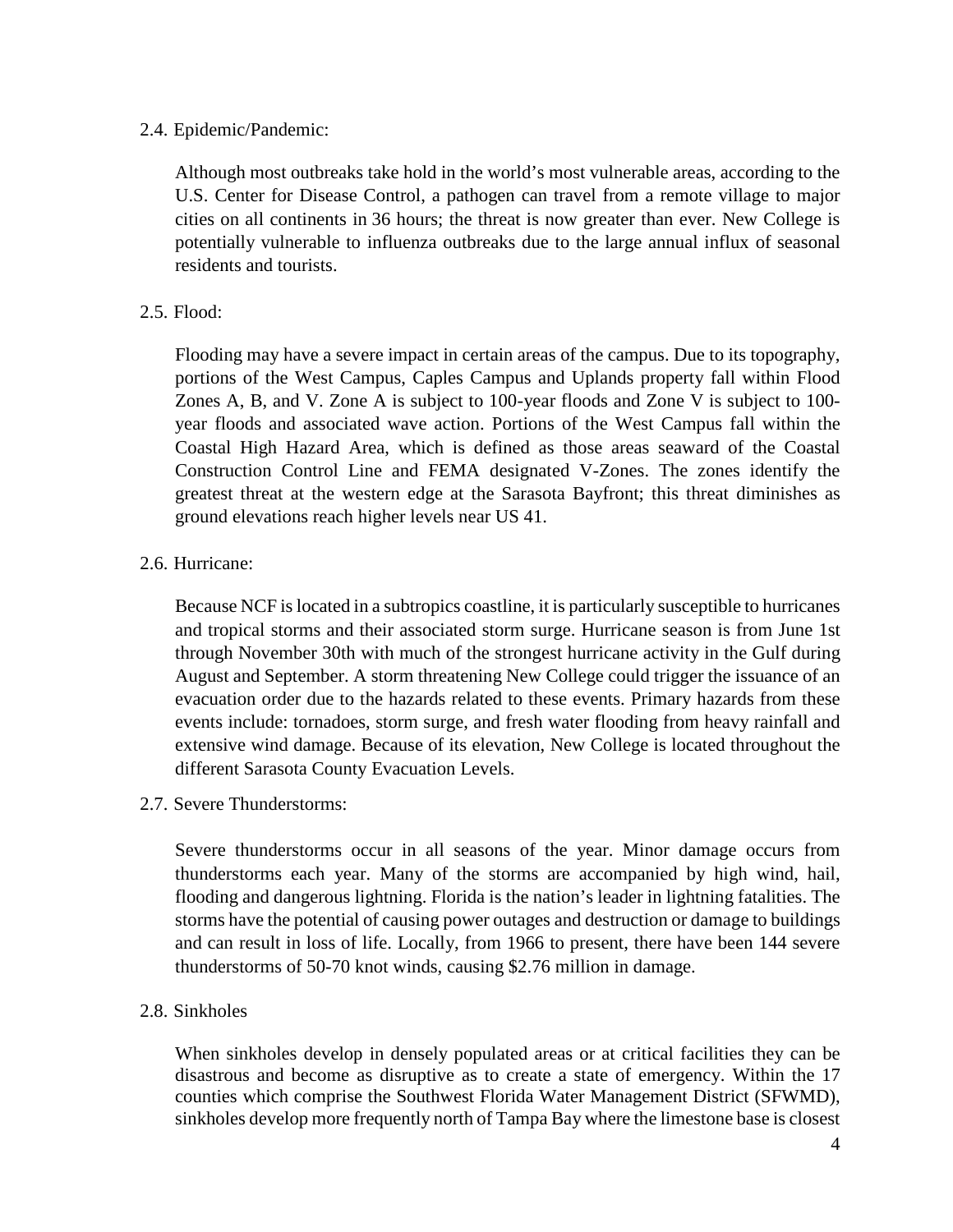to the land surface and the supporting sand and clay layers are thin. New College falls in the area identified as an area where sinkholes are a rare occurrence.

#### 2.9. Tornado

Tornadoes are characterized by violent and destructive winds as well as hail, flooding and lightning. Manatee County has recorded seventy-nine (79) tornadoes since 1966; the same for Sarasota, except from 1951. Many of the tornadoes were with tropical storms and hurricanes in addition to waterspouts moving onshore before dissipating a few hundred yards later. Most commonly, the least destructive tornadoes are warm weather tornadoes that occur between May and August; and cool season tornadoes are the most destructive, occurring between December and April. In 2017, Tropical Storm Emily produced a tornado that affected multiple properties in Northwest Manatee. "Tornado Watch" means tornadoes are expected to develop. "Tornado Warning" means a tornado has actually been sighted.

#### 2.10. Tsunami

Florida is not located along the convergent margins of the tectonic plates; there is no likelihood of an earthquake - generated tsunami. Of perhaps equal concern would be the danger of a rogue wave. Rogue waves are sudden extreme waves with wave height well above the background waves. They generally occur in rough sea conditions.

#### 2.11. Wildfire

Our region is susceptible to wildfires, particularly during months with minimal rainfall amounts. Wild fires can cause significant losses to timber, agriculture, and wildlife. The major cause of brush and forest fires is due to lightning and occurs during the months with higher thunderstorm activity such as the summer. The most vulnerable area on New College property is the regenerative forest area, also known as the native restoration area. It is 2.4 acres designated in the Campus Master Plan to be used as a research area for biology classes, individual student research projects, and co-curricular residential life activities. Slash pine canopy trees present in the regenerative forest can attract lightning, and wildfire is possible.

#### 2.12. Winter Storm.

Freezing temperatures on campus will have greatest impact on its vegetation and wildlife, as well as potential damage to its irrigation systems. The region experienced ninety-eight days of freezing temperatures of 32 degrees or less between January, 1966 and December 2012. A wind chill advisory is issued for wind chills of 26-35 degrees for 3 or more hours; and a wind chill warning is issued for wind chills of 25 degrees Fahrenheit or lower for 3 or more hours.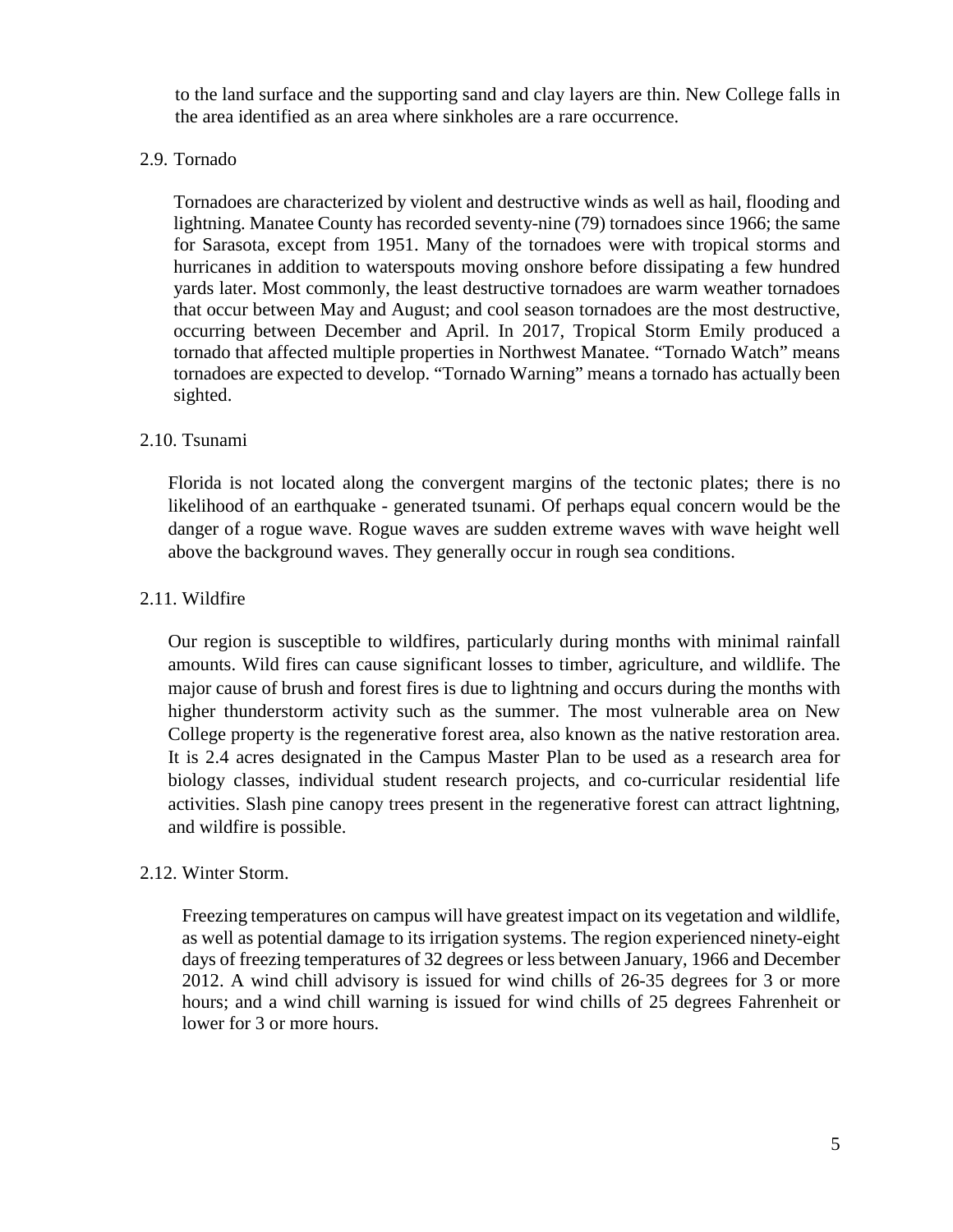#### **3. Prevention**

Although Natural Hazards are unpreventable, New College has taken steps to lessen their impact on its campus and are designed to improve response capabilities and ensure a safe and secure community for students, faculty, staff, and visitors. The following section summarizes preparedness and prevention activities that have been undertaken at New College:

- 3.1. National Incident Management System (NIMS) Compliance:
	- 3.1.1. New College continually works to ensure compliance with NIMS training standards. Ongoing participation by virtually every College unit is necessary. NIMS training is facilitated through the Office of Emergency Management (OEM) and the connection with the FEMA Emergency Management Institute (EMI) Website.
	- 3.1.2. College personnel who have any role in emergency mitigation, planning, response, or recovery are required to complete assigned NIMS training.
- 3.2. Training and Exercise:
	- 3.2.1. As part of NIMS compliance, the OEM will exercise the CEMP and associated plans to ensure all plans are actionable and that critical personnel have received the proper training and understand how to implement the plan. As part of the NIMS process, OEM will establish a Multi-Year Training and Exercise Program (MYTEP). Specific objectives of a MYTEP Program are to:
		- 3.2.1.1. Validate plans, policies, and procedures.
		- 3.2.1.2. Ensure compliance with Homeland Security Exercise and Evaluation Program (HSEEP).
		- 3.2.1.3. Ensure personnel are familiar with alert, notification, and response procedures.
		- 3.2.1.4. Ensure personnel are sufficiently trained to carry out response operations, duties, and functions.
		- 3.2.1.5. Test and validate equipment to ensure both internal and external interoperability.
		- 3.2.1.6. Ensure personnel understand the procedures to phase down operations and transition to recovery or normal activities when appropriate.
		- 3.2.1.7. As required by the Jeanne Clery Disclosure of Campus Security Policy and Campus Crime Statistics Act (20 U.S.C. Section 1092(f)), the MYTEP program encompasses at least one test of the Emergency Notification System (ENS) per year, in addition to at least one exercise per year with New College's Emergency Operations Team.
- 3.3. Public Awareness and Education:
	- 3.3.1. The OEM offers "In Case of Emergency" presentations to the New College community to familiarize them with emergency management resources, campus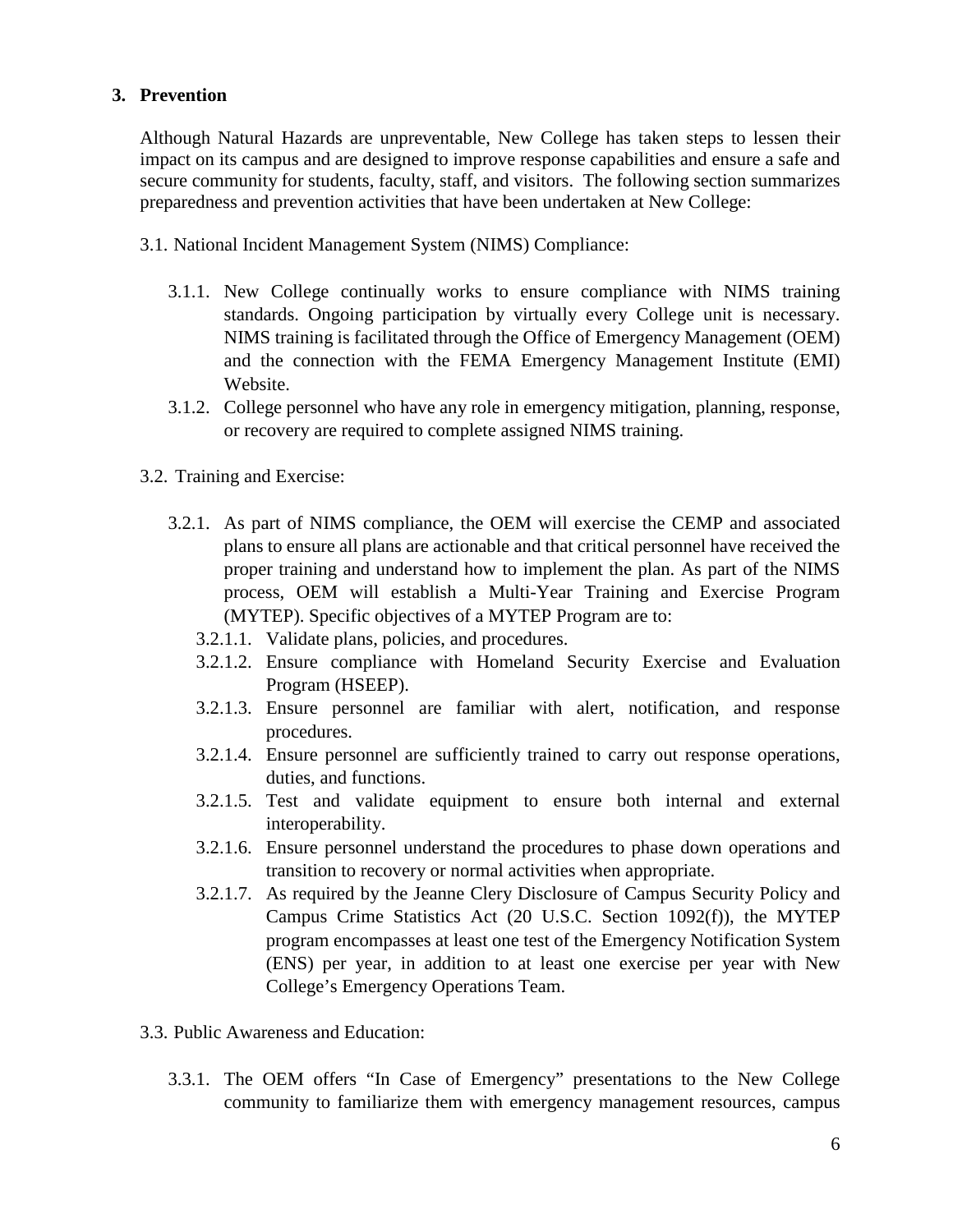emergency procedures, notifications systems in place, and emergency contact numbers and devices.

- 3.3.2. Disaster Planning Guides for Sarasota and Manatee counties are provided to every new student and are available throughout the campus. The OEM is responsible for acquiring and distributing them.
- 3.3.3. Brochures about preparedness and planning are also distributed and/or made available throughout campus.
- 3.3.4. The OEM posts material on its webpage where the New College community can pull information from.
- 3.3.5. The OEM helps to coordinate classes and training for any students and staff that are interested in emergency preparedness information, as well certifying in CPR and/or volunteering for the Community Emergency Response Team (CERT).
- 3.3.6. New College Office of Health and Wellness has an informational outreach program for the entire New College community on flu prevention and general health tips.
- 3.4. Weather Advisories:
	- 3.4.1. The OEM monitors the local weather advisories on a daily basis and is responsible for notifying the College on any hazardous conditions.
	- 3.4.2. For unexpected weather hazards, the Campus Police Department (CPD) constantly monitors National Oceanic and Atmospheric Administration (NOAA) weather radio and will immediately activate New College's ENS, warning the entire New College population about the potential hazard and with instructions on how to protect from it.
	- 3.4.3. If needed, the Office of Marketing and Communication will post weather advisories on New College's website home page and its different social media channels.
- 3.5. Critical Personnel and Essential Staff:
	- 3.5.1. The College has designated certain personnel as "Critical." These employees are required to remain on campus at a designated sheltered location during a major emergency which might require the rest of the New College community to be evacuated. The number of Critical Personnel will be kept at a minimum and shall be limited to personnel who are absolutely vital to the campus' security and sustainability (Appendix 5).
	- 3.5.2. "Essential Staff," which are directed to work before, during, or after an emergency when other employees have been released are essential staff.
	- 3.5.3. Each Office/Department Director is responsible for managing their personnel during an emergency, as well as assigning them roles and responsibilities to best support any emergency functions that are required.
- 3.6. Building Emergency Coordinator Program:
	- 3.6.1. The Resident Hall Directors (RHDs) shall serve in the capacity of Building Emergency Coordinators (See NCF Building Emergency Coordinator Handbook) and during an emergency event they shall: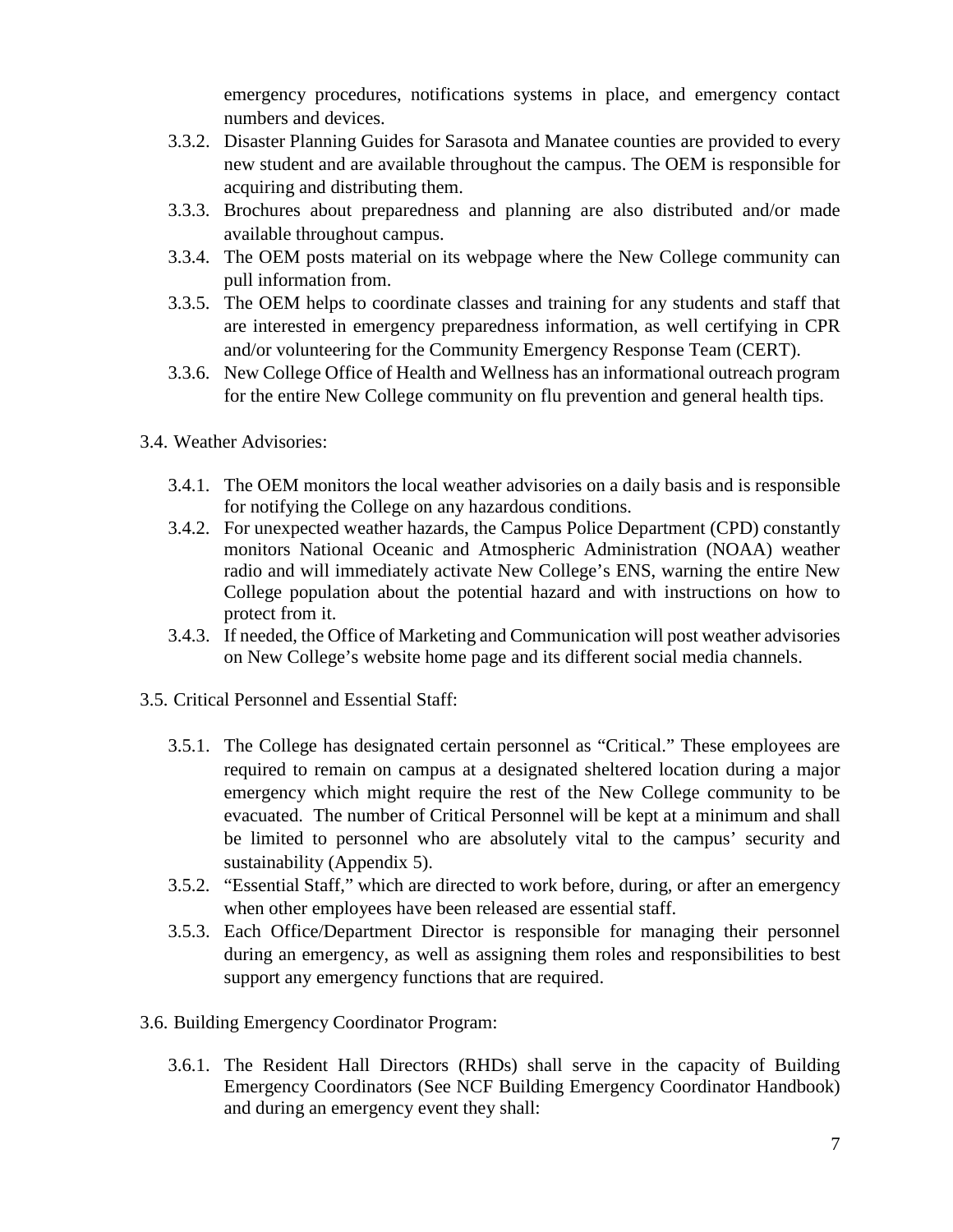- 3.6.1.1. Serve as a point of contact for safety and emergency preparedness information provided by New College OEM and other officials.
- 3.6.1.2. In the event of an incident in their building, serve as a liaison with the New College OEM, CPD, and other officials.
- 3.6.1.3. Ensure completion of closure procedures and checklists prior to a New College closure.
- 3.6.1.4. Provide damage information to New College following a large-scale incident.
- 3.6.1.5. Act as an information conduit to building occupants for facilities related issues (e.g., scheduled utilities outages, building maintenance problems.

#### **4. Protection**

- 4.1. Warning and Dissemination: See New College CEMP Basic Plan, Section 4.4. pg 16.
- 4.2. Protective Actions Plans
	- 4.2.1. New College has developed a series of measures intended for the safety and wellbeing of the College. Because these measures have multi-hazard applicability, they are compiled in the New College CEMP under Section 4.7. Protective Action Plans and include:
		- 4.2.1.1. Campus Closer Plan.
		- 4.2.1.2. Campus Evacuation Plan
		- 4.2.1.3. Campus Emergency Sheltering Plan
		- 4.2.1.4. Building Emergency Evacuation Plan
		- 4.2.1.5. Shelter in Place Plan

#### **5. Mitigation**

- 5.1. Pre-Disaster Mitigation Activates:
	- 5.1.1. Equip as many key buildings as possible with backup generators. (Appendix 6) to view current list of buildings equipped with generators.
	- 5.1.2. Any new buildings on campus are being constructed to meet the Florida Building Code (FBC).
	- 5.1.3. Funding to maintain and upgrade aging infrastructure is among the College's top priorities. This allows the continuation of critical campus infrastructure improvements such as chilled water, sewer, roofing, structural repairs, hurricane protection, storm water management, sustainable technology and the like.
	- 5.1.4. In 2001, College Hall, Cook Hall, Robertson Hall, and Caples Hall, located within Flood Zone V, were connected to the City's sanitary sewer system to eliminate any potential exposure of septic tanks during a tidal surge.
	- 5.1.5. The New College Campus Master Plan proposes not to build new habitable structures within the flood zone located at the western edge of campus.
	- 5.1.6. Campus Information Technology (IT) Infrastructure upgrades include the College's IT network currently being supported via core switching equipment located in three campus buildings plus data closets located in each campus building, all linked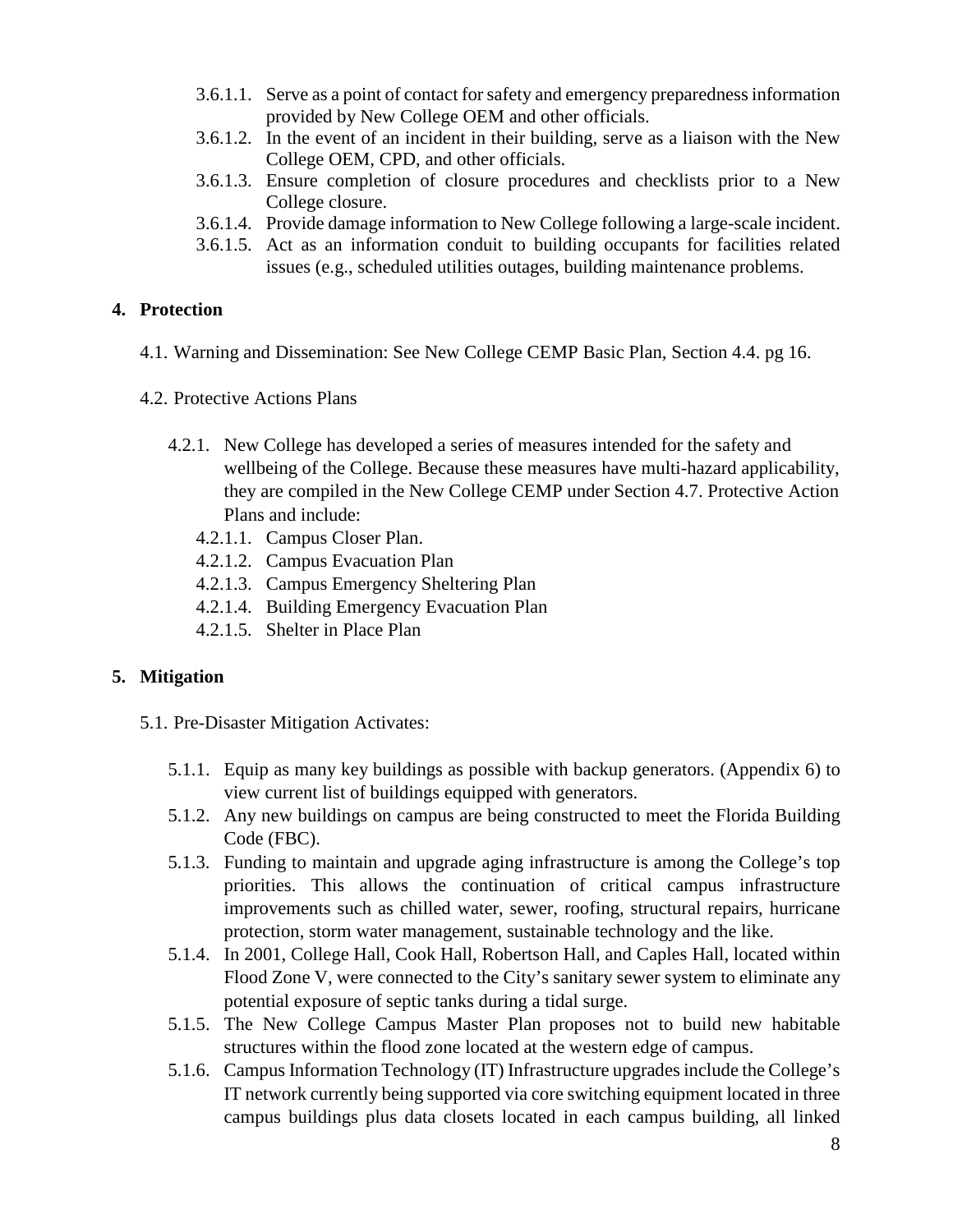together via data wiring. Also, it has the capability to move critical IT systems to the Winter Haven data center to be independent of New College infrastructure; which allows for New College to maintain critical IT services throughout a major disaster.

- 5.1.7. To reduce the likelihood of wildfire, the regenerative forest should be managed with prescribed burning under the supervision of a Certified Fire Management Professional with a three-person crew. The objectives of the prescribed fire include the following: duplicate natural processes to allow students to research the effects of fire; eliminate non-native plants, achieve top-kill of 75% of groundcover; encourage native grasses and herbs to flower and older pine seedlings to grow. The regenerative forest is bordered on all sides by concrete walkways. Prescribed fire should be undertaken only when there are consistent east winds that will take the smoke quickly out over the bay. Backing fires in strips that can be easily curtailed if smoke becomes a problem should be used. Preparations for a successful prescribed fire include removal of ladder fuels, dead palm fronds, and downed wood beneath pines and oaks. Preparation should also include raking pine needle duff away from dead pine snags. The prescribed fire preparations and the fire itself will be incorporated into curricular and co-curricular activities. A permit for prescribed fire will be required from the Florida Forest Service. Internally, New College Police, New College Environmental Health and Safety, New College General Counsel, New College Communications and Marketing, and faculty staff and students need to be notified. Externally, the Sarasota Fire Department, the Sarasota Bradenton Airport, the Ringling Museum, and neighbors on 58th St.
- 5.2. Post-Disaster Mitigation Activities:
	- 5.2.1. Based on the natural disaster and the assessed damage, the OEM will work with the EOT members to identify what infrastructure can be repaired or retrofitted to a safer or better standard.
	- 5.2.2. The goal of a post-disaster mitigation program shall be to rebuild resilient, focus on long-term, and use capital improvement programs to fund safety measures.

#### **6. Response**

- 6.1. Forecasted Natural Hazard:
	- 6.1.1. Notifications and Warnings:
		- 6.1.1.1. Upon receipt of information from the National Weather Service (NWS) and/or the county Emergency Management Offices, indicating a potential threat, the Emergency Management Director notifies the President or the next available senior officer in the Executive Management Team chain of command. That senior administrator, in consultation with those he or she deems necessary, determines the next steps for response and preparation based on the recommendations of the Emergency Management Director.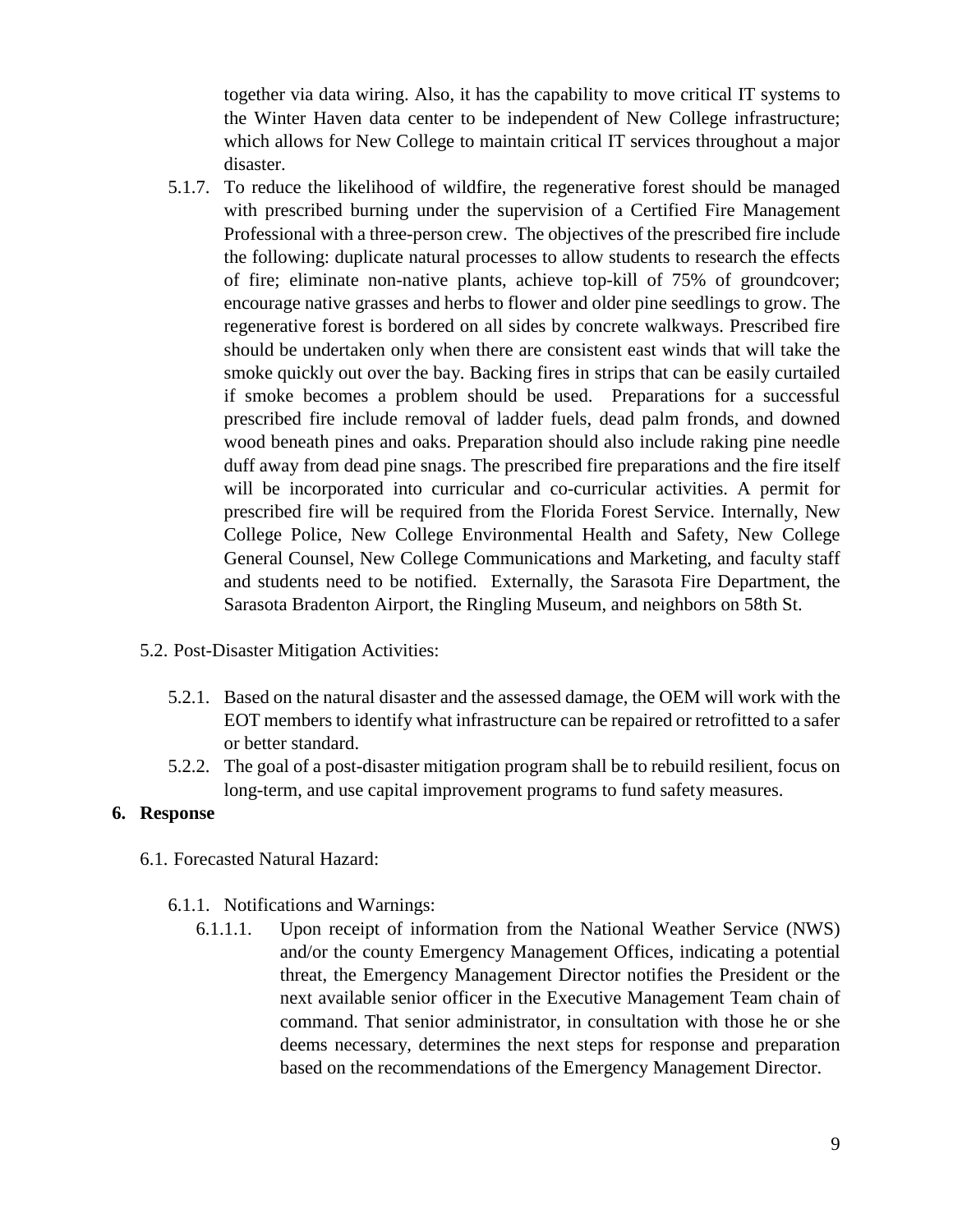- 6.1.1.2. Once the emergency level is decided, the Emergency Operations Center (EOC) will be activated and the IC will ensure all EOC members are notified on when they need to report to the EOC.
- 6.1.2. Communications:
	- 6.1.2.1. Upon direction from the IC and the Executive Management Team chain of command, the Public Information Officer (PIO) will issue a warning message to the New College community, advice of the potential for suspension of classes, and advise students to make travel plans in the event of College closure.
	- 6.1.2.2. Storm updates will be made available on the NCF website, directing people to the Campuswide Alert page where they can find, at a minimum, the following information:
		- Official College instructions regarding class cancellation and College closure.
		- Links to information on progress and track of storms.
		- Links to information on evacuation routes, city advisories, etc.
		- Update on projected opening of the College and resumption of classes after a storm.
		- Time next update can be expected.
- 6.1.3. Campus Closure:
	- 6.1.3.1. See New College CEMP, Protective Actions Plans, Section 4.7.
- 6.1.4. College Evacuation:
	- 6.1.4.1. See New College CEMP, Protective Actions Plans, Section 4.7.
- 6.1.5. New College as a Shelter:
	- 6.1.5.1. There are two major shelter categories in Florida:
		- Risk Shelters: Located in the area expected to be impacted by the storm and primarily, but not exclusively, serve displaced "local" populations. Risk shelters are subject to the hazards of the incident.
		- Host Shelters: Typically located outside of the primary projected impact area and are intended to serve populations relocating from impacted areas. While designated and managed locally, host-sheltering missions are generated by the State and if the County as a host shelter uses a New College building, the County is solely responsible for its management and operations. Additionally, to the maximum extent allowed by law, the College will seek full reimbursement from the County for all expenses. Physical Plant office shall identify maintenance personnel to assist with any infrastructure related issues throughout the duration of the shelter.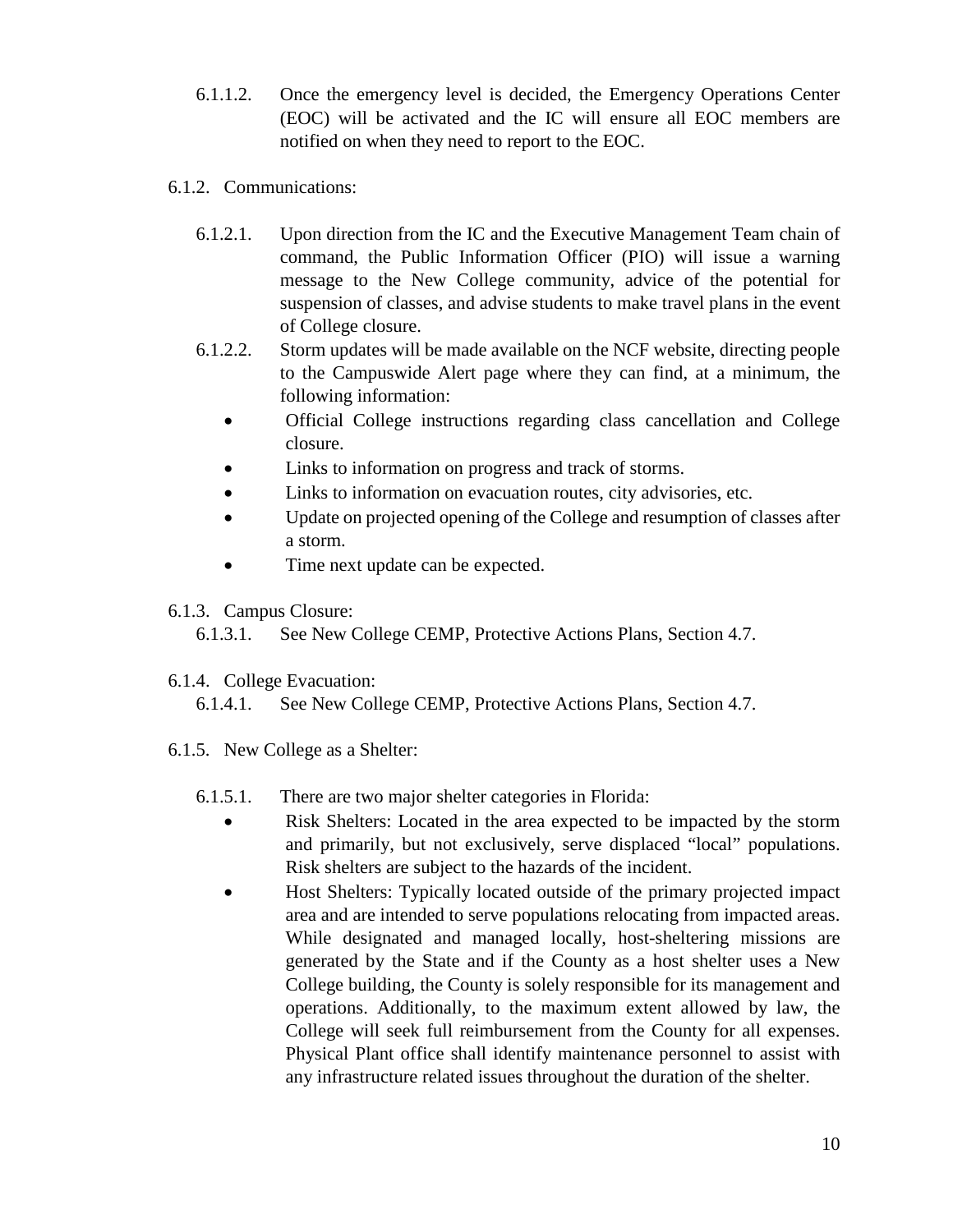- 6.1.5.2. For Campus Emergency Sheltering Plan, see New College CEMP, Protective Actions Plans, Section 4.7.
- 6.2. No-Notice Natural Hazard:
	- 6.2.1. No-notice Natural Hazards are those in which there is either very little to no time for notification prior to the event having on effect over the campus. These may include, but are not limited to tornadoes, earthquakes, sinkholes, etc. For Shelter in Place, see New College CEMP, Protective Actions Plans, Section 4.7.
	- 6.2.2. Initial Action by College Personnel:
		- 6.2.2.1. **CPD:**
			- If time permits, warn all personnel by use of the NCFSafe Emergency Notification system. Depending on the type of natural hazard, personnel should be advised to either seek immediate shelter, shelter in place, or evacuate.
			- Officers should direct vehicular and pedestrian traffic seeking refuge to nearest available shelter.
			- Officers will be assigned as necessary to maintain order, attempt to calm the group gathered and stand by awaiting any emergency assignments.
		- 6.2.2.2. **OEM:**
			- After the hazard has passed, the Emergency Management Director will assume Incident Command and will activate the EOC, notifying all members of the EOT, and establishing communication with the Executive Management Team.
			- Once the team is assembled, depending on the effects of the incidents, the EOC will initiate Response and/or Recovery operations.
		- 6.2.2.3. **All staff, faculty, students, concessionaire employees and visitors:**
			- During the alert warnings all personnel should follow the prescribed instructions and remain at the assign location until further notice when they will be summoned for emergency assignments.
- 6.3. Command Structure:
	- 6.3.1. Only employees designated as "Critical" will be required to remain on campus during the different phases of a forecasted natural emergency. The number of essential staff called to remain on campus during these events shall be kept to a minimum and should be limited to employees truly needed for the specific phase of the emergency (i.e. pre, during, or post event).
	- 6.3.2. Essential staff not required to remain on campus will be required to call in after danger has passed to determine their work assignments. Work assignments may vary as necessary from an employee's normal responsibilities.
	- 6.3.3. For all natural hazards, the IC will be the Emergency Management Director.
	- 6.3.4. The following shall be a fully activated EOT command structure (Level 1) for a natural hazard emergency. Depending on the scope of the incident, some ESFs might not be activated: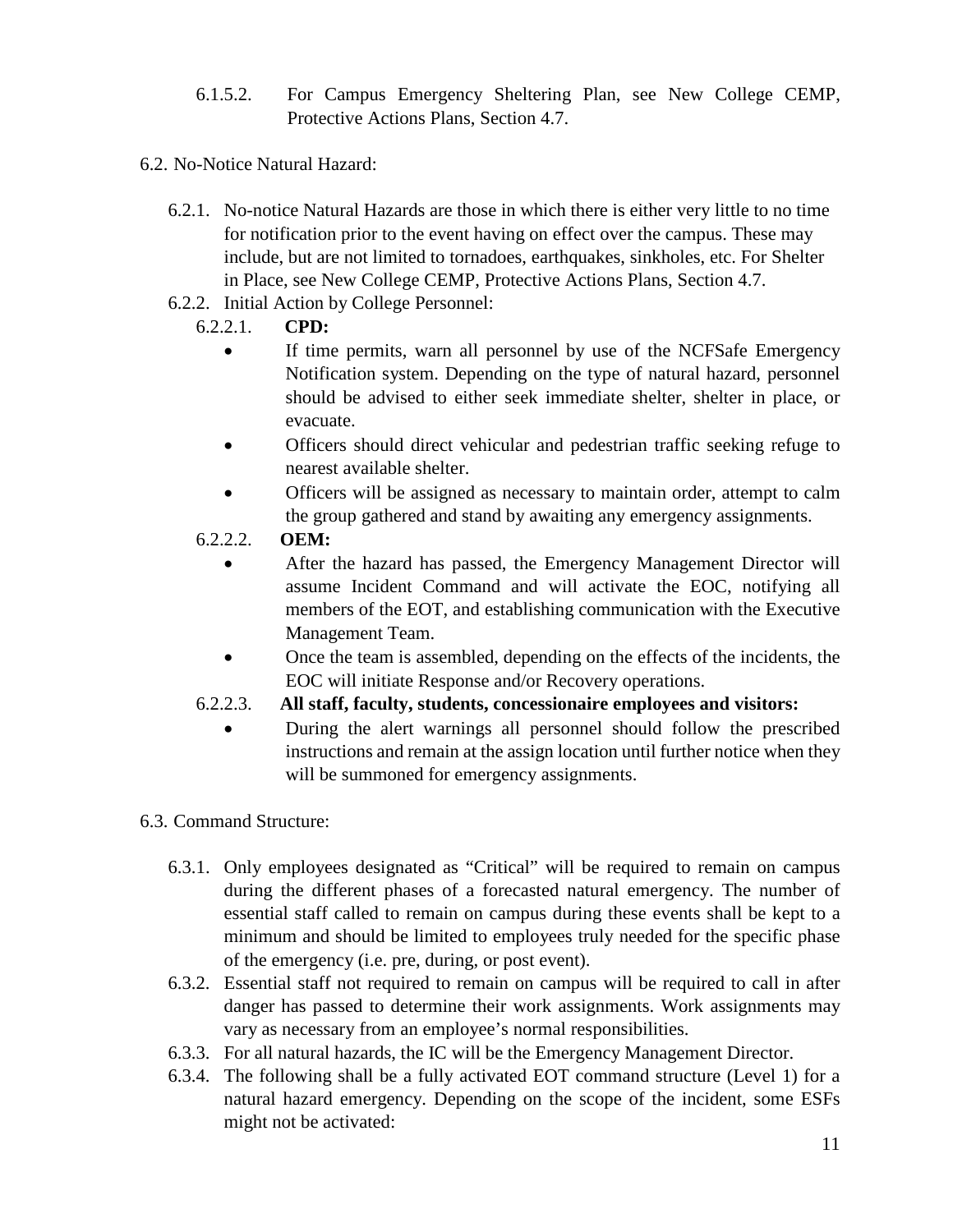

#### **7. Recovery**

- 7.1. General Guidelines:
	- 7.1.1. The following are general guidelines for anticipated recovery steps to be implemented after a natural disaster. The timeline for implementation will vary depending upon the severity of storm damage sustained on campus. All recovery activities will be determined and directed by the President or the senior administrator in the Executive Management Team chain of command in consultation with the IC.
	- 7.1.2. Following the incident, responsibilities for conducting a campus safety and damage assessment will be assigned. Objectives of the assessment will depend on the type of incident, but at a minimum it shall assess:
		- 7.1.2.1. Status of personnel who remained during the storm.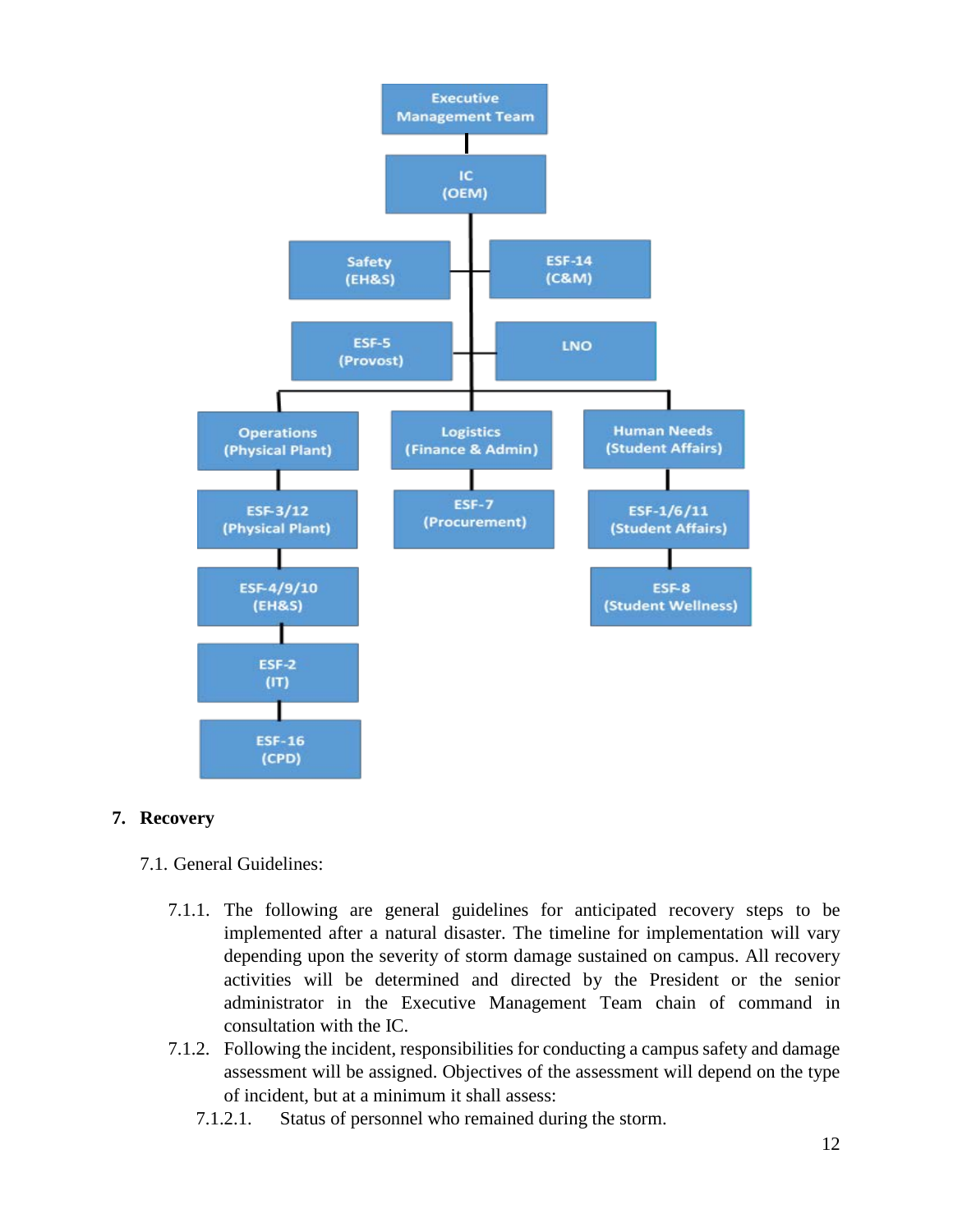- 7.1.2.2. Current state of operations.
- 7.1.2.3. The extent of damage and safety of campus facilities.
- 7.1.2.4. Extent and location of all major damage and document by photographs and/ or video to the extent possible.
- 7.1.2.5. Prioritize a list of mission critical repairs needed.
- 7.1.2.6. Extent of any specialized equipment and/or vendors needed for repairs.
- 7.1.3. Once the information is collected, an update meeting will be conducted with the Executive Management Team where the IC will engage the team to brief them on the assessment reports and have them make at least two critical decisions:
	- 7.1.3.1. Are conditions sufficiently safe to re-open the campus?
	- 7.1.3.2. If not, designate and direct necessary staff and resources to repair damage to return the campus to a safe status.
- 7.1.4. Only individuals designated by the IC and the Executive Management Team will be allowed to return to campus until an "all clear" has been issued. Individuals attempting to access the campus prior to the "all clear" will be asked to leave and escorted by CPD.
- 7.2. Interaction with Employees after the Emergency:
	- 7.2.1. In cases of College closure, the following mechanisms will be used to contact employees and provide information about College activities after a natural hazard. All employees will be required to check in with their supervisors within 48 hours after the incident.
		- 7.2.1.1. *Email: The College's email is all cloud based systems and will function without power to the campus, allowing, for access to "@ncf.edu" mailboxes over the web. NCF email addresses will be used preferentially for communications from the College.*
		- 7.2.1.2. *NCF Webpage:* The College webpage is also on a cloud based system for continued operation before, during and after a storm. Emergency updates on the status of re‐opening campuses will posted on the Campuswide Alert page. All employees should monitor this site on a regular basis during a storm evacuation, if possible.
		- 7.2.1.3. *NCFSafe:* Blackboard emergency notification system is all cloud based systems and will function without power to the New College campus. The College will also maintain the Campus Emergency Hotline 941-487-4130 system to provide critical information on campus status and dates for reopening. All employees should call the Campus Emergency Hotline at least once per day to access critical information.
		- 7.2.1.4. Email communications, NCFSafe, and the Campuswide Alert page will be updated regularly with information on campus re‐openings and when employees should return to work.
		- 7.2.1.5. **NO EMPLOYEE**, unless he/she is a member of the first responder team or unless approved by the Executive Management Team and IC, shall attempt to return to work or access the campus until official re-opening announcements are made. **ALL employees** must strictly adhere to any and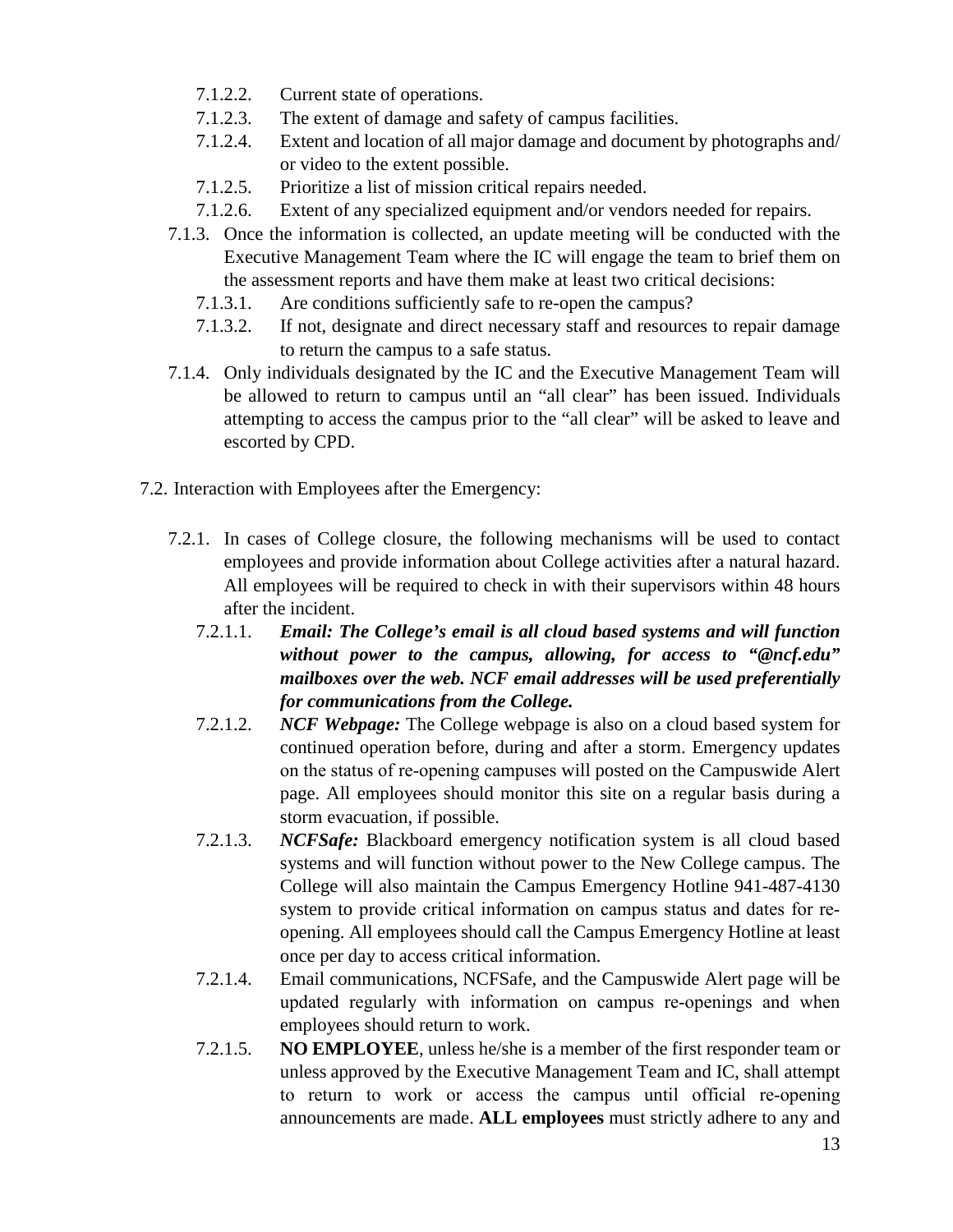all instructions communicated from the Executive Management Team, CPD, and/or the IC.

- 7.2.1.6. Employees will be required to report for duty as soon as practical after they are requested to return to work. During a period of recovery, employees are expected to perform duties as requested by their supervisor even if those duties are not part of their regular job descriptions.
- 7.3. Interaction with Students after the Emergency:
	- 7.3.1. In cases of College closure, the following mechanisms will be used to contact students and to provide information about College activities after a natural emergency.
		- 7.3.1.1. *Email:* Because students' e-mails are hosted by Google, they should therefore experience no difficulties in accessing their NCF.edu accounts. In addition, during their registration process, all students are required to provide their non‐NCF emergency contact information as part of the New College emergency plan. NCF email addresses will be used preferentially for communications from the College.
		- 7.3.1.2. *NCF Webpage:* The College webpage is on a cloud based system for continued operation before, during and after a storm. The Executive Management Team, IC and PIO will post regular updates on the status of re‐opening campuses. If possible, students should monitor the Campuswide Alert page on a regular basis during an evacuation.
		- 7.3.1.3. *NCFSafe:* The College will maintain the Campus Emergency Hotline 941- 487-4130 system to provide critical information, via a recorded message, on campus status and dates for re‐opening. All students should call the Campus Emergency Hotline at least once per day to access critical information.
		- 7.3.1.4. **NO STUDENT,** unless approved by the Executive Management Team and IC, shall attempt to return to campus until official re-opening announcements are made. Students must strictly adhere to any and all instructions communicated from the Executive Management Team, CPD, and/or the IC.
- 7.4. Reinstatement of Campus Services and Repopulation:
	- 7.4.1. The President or senior administrator in charge, in consultation with the Executive Management Team and the IC will determine when the College will reopen and when campus services will be reinstated as well as when relocation sites will be closed.
	- 7.4.2. Normal campus services will resume as soon as practical and safe.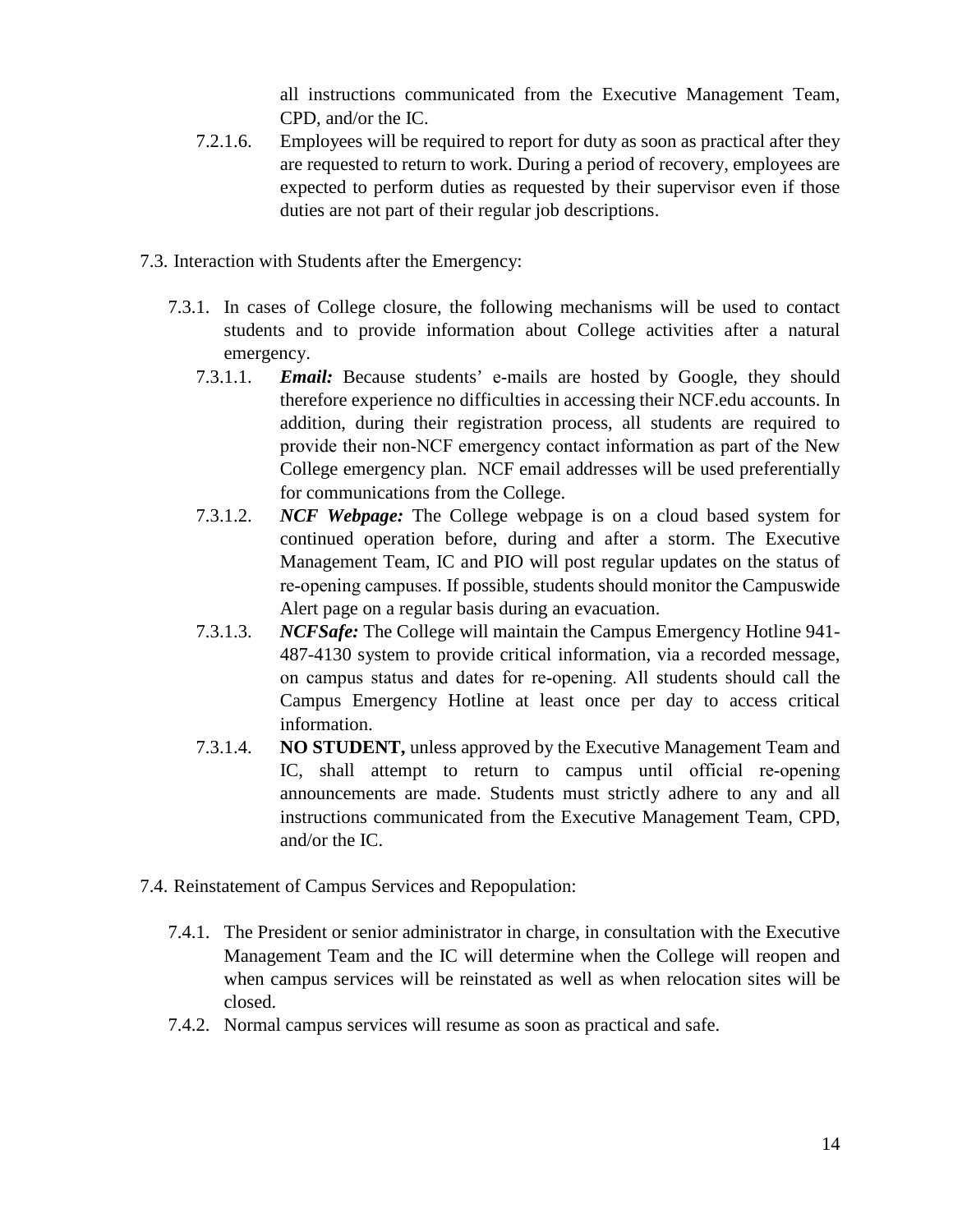- 7.5. Costs and Reimbursement:
	- 7.5.1. The Finance and Admin Section will track all costs associated with all phases of the emergency operations by maintaining itemized invoices for any expenses incurred.
	- 7.5.2. If the county is in a local state of emergency, New College will follow the prescribed process to be reimbursed by the state or the Federal Emergency Management Agency (FEMA) for all allowable costs incurred during the emergency. These costs include, but are not limited to:
		- 7.5.2.1. Force Account Labor (straight time and overtime) working during and/or after the emergency. Documentation for each person will include time and the specific duties performed (ICS form 214).
		- 7.5.2.2. Direct Administrative Costs (DAC) incurring administrative costs that it tracks, charges, and accounts for directly to a specific eligible project, the costs are eligible as DAC.
		- 7.5.2.3. Contractor costs incurred by the College in supporting emergency operations.
		- 7.5.2.4. Costs associated with food service during the emergency.
		- 7.5.2.5. Any damage caused to the campus.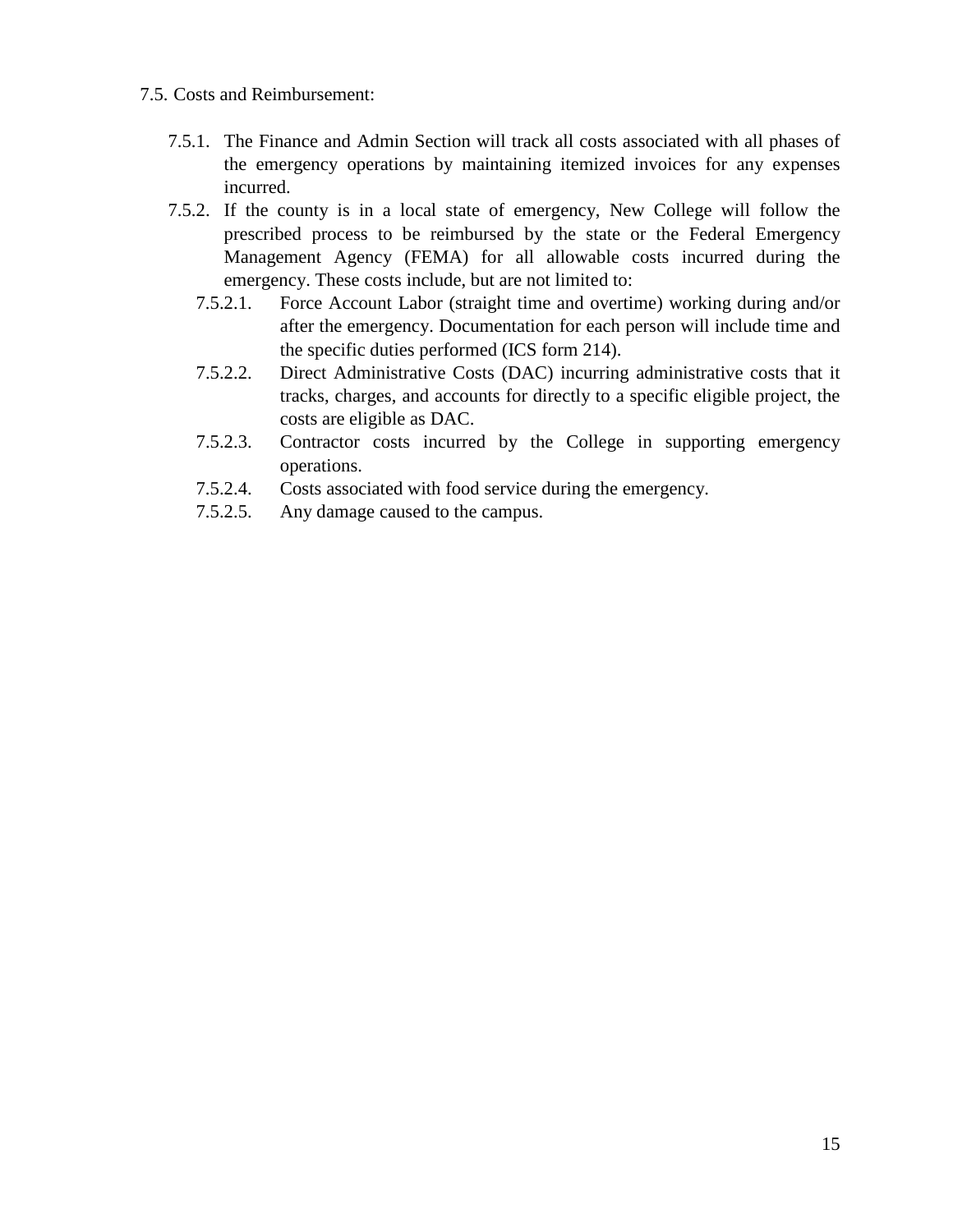## **Appendix 1: Natural Hazards Terms**

| Term                       | <b>Definition</b>                                                                  |  |  |
|----------------------------|------------------------------------------------------------------------------------|--|--|
| <b>Animal Disease</b>      | Diseases that have an animal source (zoonoses). Recent examples include            |  |  |
| Outbreak                   | West Nile virus, Zika, severe acute respiratory syndrome (SARS), avian             |  |  |
|                            | influenza, and monkeypox. While some emerging diseases occur among                 |  |  |
|                            | both humans and animals, others affect only animals or only humans.                |  |  |
| Drought                    | A prolonged period of abnormally low rainfall; a shortage of water resulting       |  |  |
|                            | from this.                                                                         |  |  |
| Earthquake                 | A sudden and violent shaking of the ground, sometimes causing great                |  |  |
|                            | destruction, as a result of movements within the earth's crust or volcanic         |  |  |
|                            | action.                                                                            |  |  |
| Epidemic/Pandemic          | Epidemic: An outbreak of disease that attacks many peoples at about the            |  |  |
|                            | same time and may spread through one or several communities. Pandemic:             |  |  |
|                            | When an epidemic spreads throughout the world.                                     |  |  |
| Flood                      | An overflowing of a large amount of water beyond its normal confines,              |  |  |
|                            | especially over what is normally dry land.                                         |  |  |
| Flood Warning              | A Flood Warning is issued when the hazardous weather event is imminent             |  |  |
|                            | or already happening.                                                              |  |  |
| Flood Watch                | A Flood Watch is issued when conditions are favorable for flooding. It does        |  |  |
|                            | not mean flooding will occur, but it is possible.                                  |  |  |
| <b>Flash Flood</b>         | A flash flood is a sudden violent flood that can take from minutes to hours        |  |  |
|                            | to develop. It is even possible to experience a flash flood in areas not           |  |  |
|                            | immediately receiving rain.                                                        |  |  |
| Flash Flood Warning        | Issued when a flash flood is imminent or occurring.                                |  |  |
| Hurricane                  | A hurricane is a type of storm called a <b>tropical cyclone</b> , which forms over |  |  |
|                            | tropical or subtropical waters. When a storm's maximum sustained winds             |  |  |
|                            | reach 74 mph, it is called a hurricane.                                            |  |  |
| Hurricane Season           | The portion of the year having a relatively high incidence of hurricanes. In       |  |  |
|                            | the Atlantic, Caribbean and Gulf of Mexico, it is usually regarded as the          |  |  |
|                            | period from June through November.                                                 |  |  |
| Hurricane Category         | The Saffir-Simpson Hurricane Wind Scale is a 1 to 5 rating, or category,           |  |  |
|                            | based on a hurricane's maximum sustained winds. The higher the category,           |  |  |
|                            | the greater the hurricane's potential for property damage.                         |  |  |
| Hurricane Warning          | Hurricane conditions (sustained winds of 74 mph or greater) are expected           |  |  |
|                            | somewhere within the specified area. NHC issues a hurricane warning 36             |  |  |
|                            | hours in advance of tropical storm-force winds to give you time to complete        |  |  |
|                            | your preparations. All preparations should be complete. Evacuate                   |  |  |
|                            | immediately if so ordered.                                                         |  |  |
| Hurricane Watch            | Hurricane conditions (sustained winds of 74 mph or greater) are possible           |  |  |
|                            | within your area. Because it may not be safe to prepare for a hurricane once       |  |  |
|                            | winds reach tropical storm force, The NHC issues hurricane watches 48              |  |  |
|                            | hours before it anticipates tropical storm-force winds.                            |  |  |
| <b>Severe Thunderstorm</b> | A severe thunderstorm by definition is a thunderstorm that produces one            |  |  |
|                            | inch hail or larger in diameter and/or winds equal or exceed 58 miles an           |  |  |
|                            | hour.                                                                              |  |  |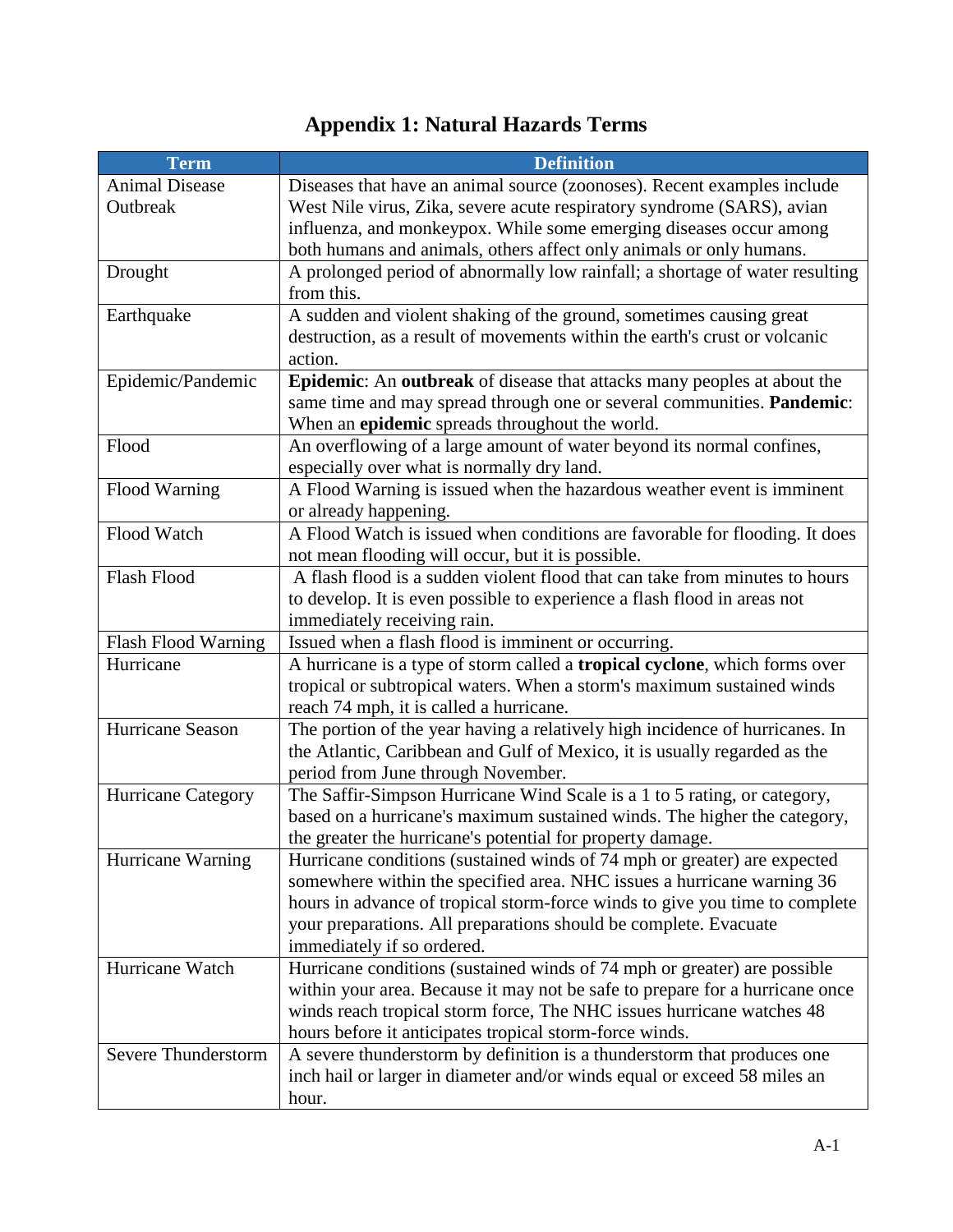| Severe Thunderstorm  | This is issued when either a severe thunderstorm is indicated by the WSR-      |  |  |
|----------------------|--------------------------------------------------------------------------------|--|--|
| Warning              | 88D radar or a spotter reports a thunderstorm producing hail one inch or       |  |  |
|                      | larger in diameter and/or winds equal or exceed 58 miles an hour. Severe       |  |  |
|                      | thunderstorms can produce tornadoes with little or no advance warning.         |  |  |
| Sinkholes            | A cavity in the ground, especially in limestone bedrock, caused by water       |  |  |
|                      | erosion and providing a route for surface water to disappear underground.      |  |  |
| Tornado              | A violently rotating column of air with circulation reaching the ground. It    |  |  |
|                      | nearly always starts as a funnel cloud and may be accompanied by a loud        |  |  |
|                      | roaring noise. On a local scale, it is the most destructive of all atmospheric |  |  |
|                      | phenomena.                                                                     |  |  |
| Tornado Warning      | Issued by the local National Weather Service office (NWFO). People in the      |  |  |
|                      | affected area should seek safe shelter immediately. They can be issued         |  |  |
|                      | without a Tornado Watch being already in effect. They are usually issued       |  |  |
|                      | for a duration of around 30 minutes.                                           |  |  |
| <b>Tornado Watch</b> | Issued by the National Weather Service when conditions are favorable for       |  |  |
|                      | the development of tornadoes in and close to the watch area. Their size can    |  |  |
|                      | vary depending on the weather situation. They are usually issued for a         |  |  |
|                      | duration of 4 to 8 hours. They normally are issued well in advance of the      |  |  |
|                      | actual occurrence of severe weather. During the watch, people should           |  |  |
|                      | review tornado safety rules and be prepared to move a place of safety if       |  |  |
|                      | threatening weather approaches.                                                |  |  |
| Tsunami              | Tsunamis are giant waves caused by earthquakes or volcanic eruptions           |  |  |
|                      | under the sea. The speed of tsunami waves depends on ocean depth rather        |  |  |
|                      | than the distance from the source of the wave.                                 |  |  |
| Wildfire             | A wildfire is an unplanned fire that burns in a natural area such as a forest, |  |  |
|                      | grassland, or prairie.                                                         |  |  |
| <b>Winter Storm</b>  | A winter storm is an event in which the main types of precipitation are        |  |  |
|                      | snow, sleet or freezing rain.                                                  |  |  |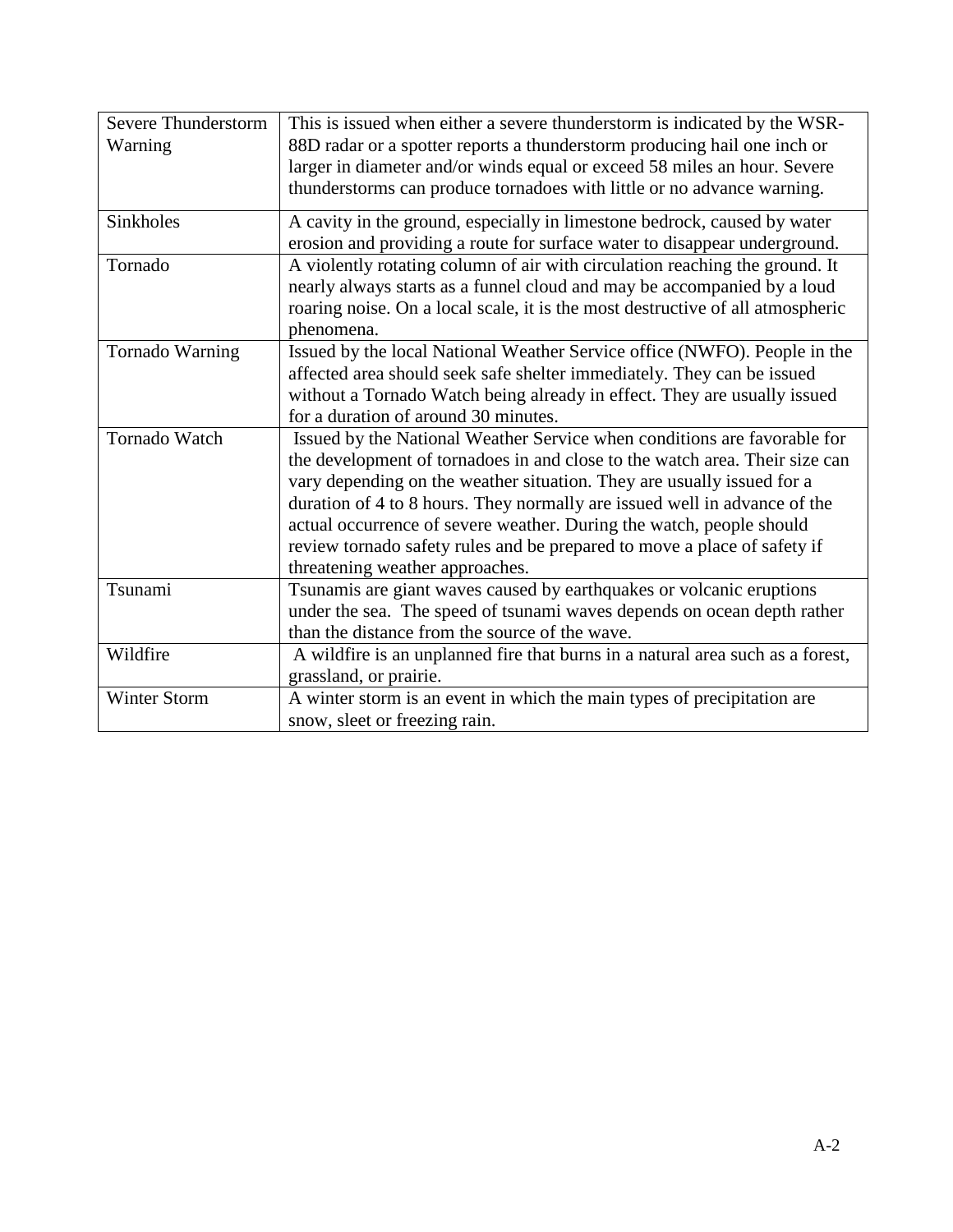| Office                                 | <b>Name</b>             | Phone        | Email                          |
|----------------------------------------|-------------------------|--------------|--------------------------------|
| <b>Emergency Management (EM)</b>       | Luis Suarez             | 4449         | lusuarez@ncf.edu               |
| <b>Campus Police Department</b>        | Michael Kessie          | 4210         | mkessie@ncf.edu                |
| <b>Campus Police Department</b>        | Kathleen Vacca          | 4210         | kvacca@ncf.edu                 |
| <b>Communications and Marketing</b>    | Ann Comer-Woods         | 4150         | acomerwoods@ncf.edu            |
| <b>Physical Plant</b>                  | Alan Burr               | 4245         | aburr@ncf.edu                  |
| <b>Physical Plant</b>                  | <b>Curtis Davis</b>     | 4695         | cudavis@ncf.edu                |
| <b>Student Affairs</b>                 | <b>Mark Stier</b>       | 4504         | mstier@ncf.edu                 |
| <b>Environmental Health and Safety</b> | Ronald Hambrick         | 4585         | rhambrick@ncf.edu              |
| <b>Information Technology</b>          | <b>Benjamin Foss</b>    | 4777         | bfoss@ncf.edu                  |
| <b>Campus Space Scheduling</b>         | Jeffery Thomas          | 4665         | jthomas@ncf.edu                |
| Provost Office                         | Julie Morris            | 4527         | morris@ncf.edu                 |
| <b>General Counsel</b>                 | David Fugget            | 4877         | dfugett@ncf.edu                |
| Administration & Finance               | Kristie Harris          | 4448         | klharris@ncf.edu               |
| <b>Procurement Services</b>            | Jean Harris             | 4570         | jharris@ncf.edu                |
| <b>Sarasota County EM</b>              | <b>Edward McCrane</b>   | 941-861-5495 | emccrane@scgov.net             |
| <b>Manatee County EM</b>               | <b>Steve Litschauer</b> | 941-749-3500 | steve.litschauer@mymanatee.org |
| <b>USF Manatee/Sarasota EM</b>         | David Bjelke            | 941-359-4227 | dbjelke@sar.usf.edu            |
| <b>USF System EM</b>                   | Jen Fleischman          | 813-974-0870 | jfleischman@usf.edu            |

## **Appendix 2: Natural Hazards Key Points of Contact**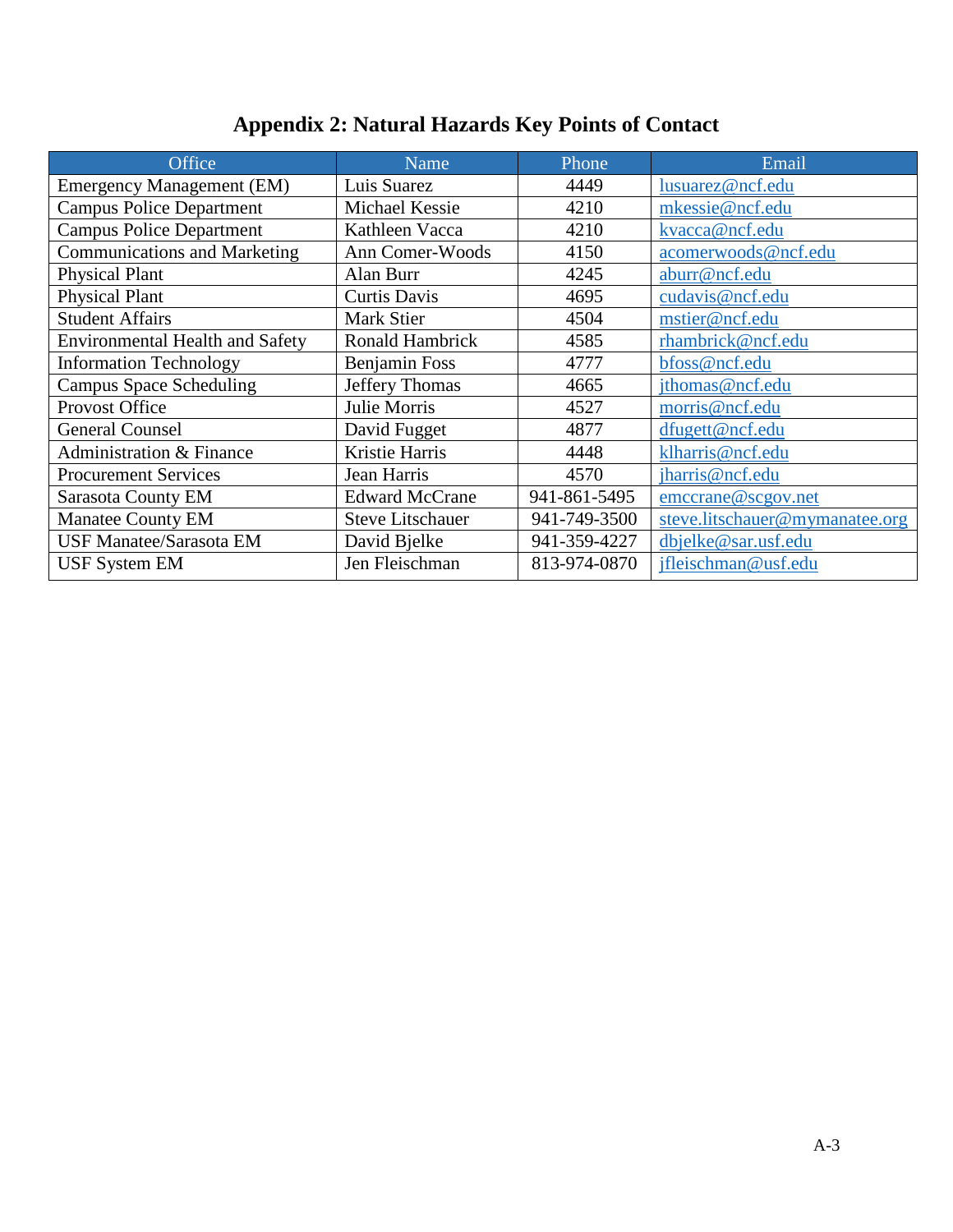## **Appendix 3: Natural Hazards Checklists**

|        | <b>Before</b>                                                       |                             |
|--------|---------------------------------------------------------------------|-----------------------------|
|        | <b>Task</b>                                                         | <b>Office</b>               |
| $\Box$ | Establish, train, and maintain the Emergency Operations Team.       |                             |
| $\Box$ | Monitor news and weather, and disseminate weather updates.          |                             |
| $\Box$ | Identify and assemble needed supplies to establish and run an       |                             |
|        | EOC for at least 3 to 5 days.                                       |                             |
| $\Box$ | Establish working relationships in advance with outside             |                             |
|        | organizations and, if possible, create mutual aid agreements.       |                             |
|        | Advise and consult with respective campus leaderships on matters    |                             |
| $\Box$ | involving whether campus is to be closed, classes cancelled,        |                             |
|        | shelters are to be activated or mandatory evacuation is required.   |                             |
| $\Box$ | At least once a year, conduct a functional exercise                 | <b>Emergency Management</b> |
|        | Assist Communications and Marketing operations in preparing         | (EM)                        |
| $\Box$ | current information about the progress of the emergency and         |                             |
|        | associated campus preparations.                                     |                             |
| $\Box$ | Establish and maintain communication with local Emergency           |                             |
|        | Management offices.                                                 |                             |
|        | Determine the extent to which critical and/or essential personnel   |                             |
| $\Box$ | will be required to remain on campus during the emergency and       |                             |
|        | work with individual departments to ensure such personnel are       |                             |
|        | present and accounted for.                                          |                             |
| $\Box$ | Ensure any MOUs/MOAs are up to date.                                |                             |
|        | Keep respective web sites and phone message points updated          |                             |
|        | regularly with current information about the progress of the        |                             |
| $\Box$ | emergency, and associated campus preparations and web, phone,       |                             |
|        | radio and print locations where the campus community can find       |                             |
|        | out information about campus operations.                            |                             |
| $\Box$ | Inform students, faculty, staff, parents and general campus         |                             |
|        | community about facility closings, openings, shelter operations     |                             |
|        | etc.                                                                |                             |
| ⊔      | Identify and inform C&M staff of critical or essential duties.      | Communications and          |
| $\Box$ | Work with other campus administrative units to control rumors       | Marketing (C&M)             |
|        | and correct inaccurate information.                                 |                             |
|        | Provide department administrators with specific wording that        |                             |
|        | faculty and staff may use to update department voice mail           |                             |
| $\Box$ | greetings directing callers to specific numbers and web sites where |                             |
|        | more information about the emergency, campus closings etc. can      |                             |
|        | be found.                                                           |                             |
| $\Box$ | Create and maintain a Crisis Communication Plan with pre-canned     |                             |
|        | messaging.                                                          |                             |
|        | Designate a knowledgeable person who will be responsible for        |                             |
| $\Box$ | monitoring the news and weather and activating the NCFSafe          |                             |
|        | when necessary.                                                     | Campus Police               |
| $\Box$ | Identify and inform CPD personnel of critical or essential duties.  | Department (CPD)            |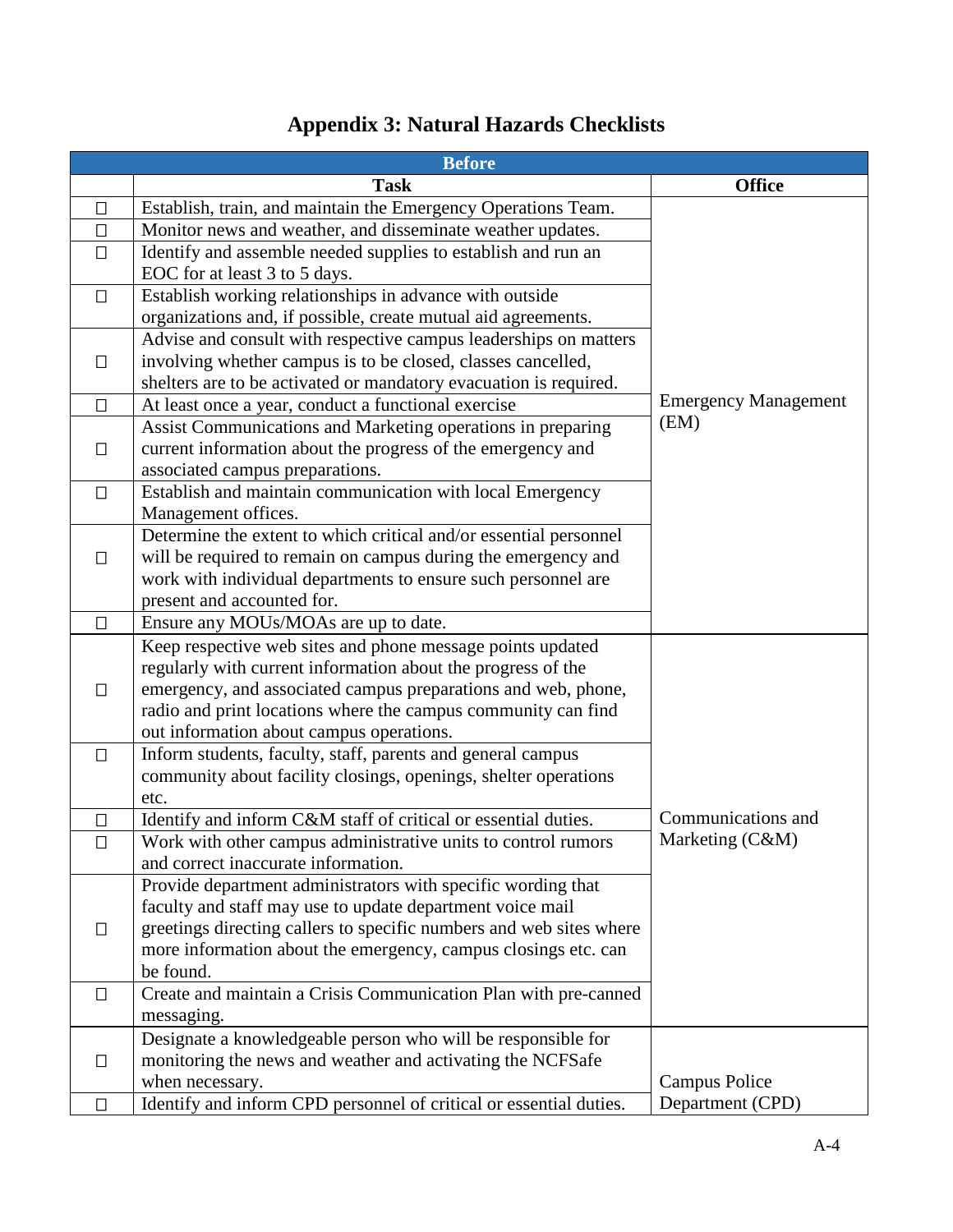|        | Maintain radio/telephone communications and activities log to                   |                     |
|--------|---------------------------------------------------------------------------------|---------------------|
| $\Box$ | support and provide information to the campus emergency                         |                     |
|        | operations staff and C&M staff.                                                 | $CPD$ (Cont)        |
|        | Assist Physical Plant in checking campus grounds for objects or                 |                     |
| $\Box$ | debris, which could become projectiles and cause injury or further              |                     |
|        | damage.                                                                         |                     |
| $\Box$ | Identify and inform PP staff of critical or essential duties.                   |                     |
| $\Box$ | Create checklists for all employees, specifically for those who                 |                     |
|        | have assigned responsibilities.                                                 |                     |
|        | Create emergency shutdown and start-up procedures with                          |                     |
|        | appropriate personnel for components such as computer systems,                  |                     |
| $\Box$ | special equipment, refrigeration systems, etc., and for building                |                     |
|        | systems such as electric systems, gas and/or other utility systems,             |                     |
|        | HVAC and boilers. Review procedures annually.                                   |                     |
| $\Box$ | Work with EM to determine water entry points and document                       |                     |
|        | flood protection techniques.                                                    |                     |
| $\Box$ | Inspect and conduct repairs of surrounding grounds to ensure                    |                     |
|        | proper site drainage, including ground drains and gutters to                    |                     |
|        | facilitate water runoff.                                                        |                     |
| $\Box$ | If backup power such as a diesel generator is to be used, test the              |                     |
|        | system and establish proper contracts with fuel suppliers for                   |                     |
|        | emergency fuel deliveries.                                                      |                     |
|        | Maintain fire sprinkler systems, fire extinguishers and smoke                   |                     |
| $\Box$ | detectors. Consider a fire protection system that is monitored so               |                     |
|        | the fire department is immediately notified when the sprinklers are             | Physical Plant (PP) |
|        | activated.                                                                      |                     |
|        | Consider replacement contingencies (i.e., equipment leasing                     |                     |
| $\Box$ | contracts or plans) for critical business equipment that can cause a            |                     |
|        | bottleneck in business operations or may take extensive time to                 |                     |
|        | replace.                                                                        |                     |
| $\Box$ | Inspect the roof and grounds for loose debris, which may become                 |                     |
|        | a hazard in high winds.                                                         |                     |
|        | Check that all roof equipment (air conditioners, fan housing,                   |                     |
| $\Box$ | satellite dishes, antennas and signs) mounts are secure against                 |                     |
|        | damage during heavy winds.                                                      |                     |
| $\Box$ | Clear roof drains, gutters and downspouts of debris to prevent<br>water backup. |                     |
| $\Box$ | Ensure that each campus building has an ample supply of plastic                 |                     |
|        | bags for use in protecting computer equipment, sensitive files etc.             |                     |
|        | Ensure that all water pumps, chain saws, tools and other                        |                     |
|        | equipment or materials that can be utilized to prevent water                    |                     |
| $\Box$ | damage or provide emergency support for campus buildings are                    |                     |
|        | placed in a state of readiness where they can be quickly dispatched             |                     |
|        | where needed.                                                                   |                     |
|        |                                                                                 |                     |
|        |                                                                                 |                     |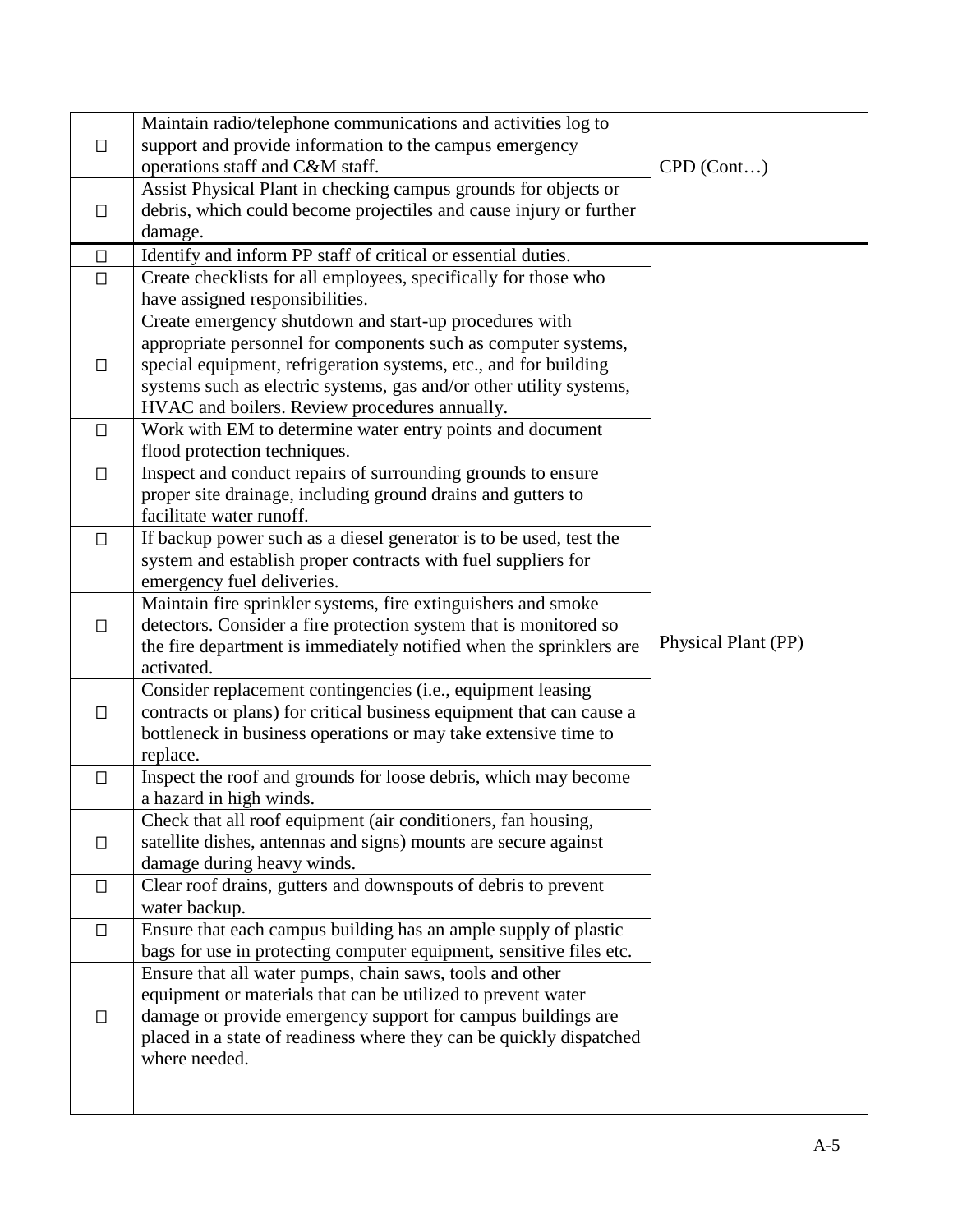| $\Box$ | If necessary, identify and inform IT staff of critical or essential                         |                                       |
|--------|---------------------------------------------------------------------------------------------|---------------------------------------|
|        | duties.                                                                                     |                                       |
| $\Box$ | Determine whether campus file servers are to be deactivated<br>during specific emergencies. | <b>Information Technology</b><br>(IT) |
| $\Box$ | Secure server rooms and other related equipment to the extent                               |                                       |
|        | possible to protect the IT infrastructure.                                                  |                                       |
| $\Box$ | Create and maintain a pre-emergency checklist for all college                               |                                       |
|        | personnel to prepare and secure their IT equipment.                                         |                                       |
|        | Ensure that all on campus residents receive regular campus                                  |                                       |
|        | updates regarding the emergency and what actions they should                                |                                       |
| П      |                                                                                             |                                       |
|        | take to prepare.<br>Ensure that Metz maintains provisions necessary to provide food         |                                       |
| $\Box$ | and water.                                                                                  |                                       |
|        | Ensure RHDs are prepared to activate the Student Evacuation                                 |                                       |
| $\Box$ | Team and/or the Shelter Management Team, whichever necessary                                | <b>Student Affairs (SA)</b>           |
|        | depending on the type of scenario.                                                          |                                       |
|        | Ensure RHDs and RAs are prepared to perform as Building                                     |                                       |
| $\Box$ | <b>Emergency Coordinators and Floor Emergency Coordinators</b>                              |                                       |
|        | respectively.                                                                               |                                       |
| $\Box$ | Maintain a system in place to maintain parents informed on the                              |                                       |
|        | status their students.                                                                      |                                       |
| $\Box$ | Work with the Student Wellness Center to develop a family                                   |                                       |
|        | reunification plan.                                                                         |                                       |
| □      | Maintain working relationship with the local Department of Health                           |                                       |
| $\Box$ | Develop training and information programs to help mitigate and/or                           |                                       |
|        | respond to disease outbreaks.                                                               |                                       |
| $\Box$ | Develop and maintain a response plan in case a quarantine is                                | <b>Student Wellness Center</b>        |
|        | required on campus.                                                                         |                                       |
| □      | Work with SA to develop a family reunification plan.                                        |                                       |
| □      | Ensure all faculty members are informed and updated on plans and                            |                                       |
|        | decisions made by leadership.                                                               |                                       |
| $\Box$ | Ensure the faculty develops and maintains a plan to mitigate                                | Provost's Office                      |
|        | academic disruption as much as possible.                                                    |                                       |
| $\Box$ | Identify emergency funds that may be used for the response efforts                          |                                       |
|        | and recovery operations.                                                                    |                                       |
| $\Box$ | If necessary, authorize Purchasing Services to increase emergency                           |                                       |
|        | credit to individual units.                                                                 | <b>Admin and Finance</b>              |
| $\Box$ | Maintain a system in place to track all expenses incurred during an                         | (A&F)                                 |
|        | emergency.                                                                                  |                                       |
| $\Box$ | Ensure payroll has adequate plans to avoid disruption.                                      |                                       |
| $\Box$ | Ensure personnel are following safety protocols during emergency                            |                                       |
|        | preparations.                                                                               | Health and Safety                     |
| $\Box$ | Ensure all HAZMAT is safely stored.                                                         |                                       |
| $\Box$ | Advice with best practices for reimbursement requirements.                                  |                                       |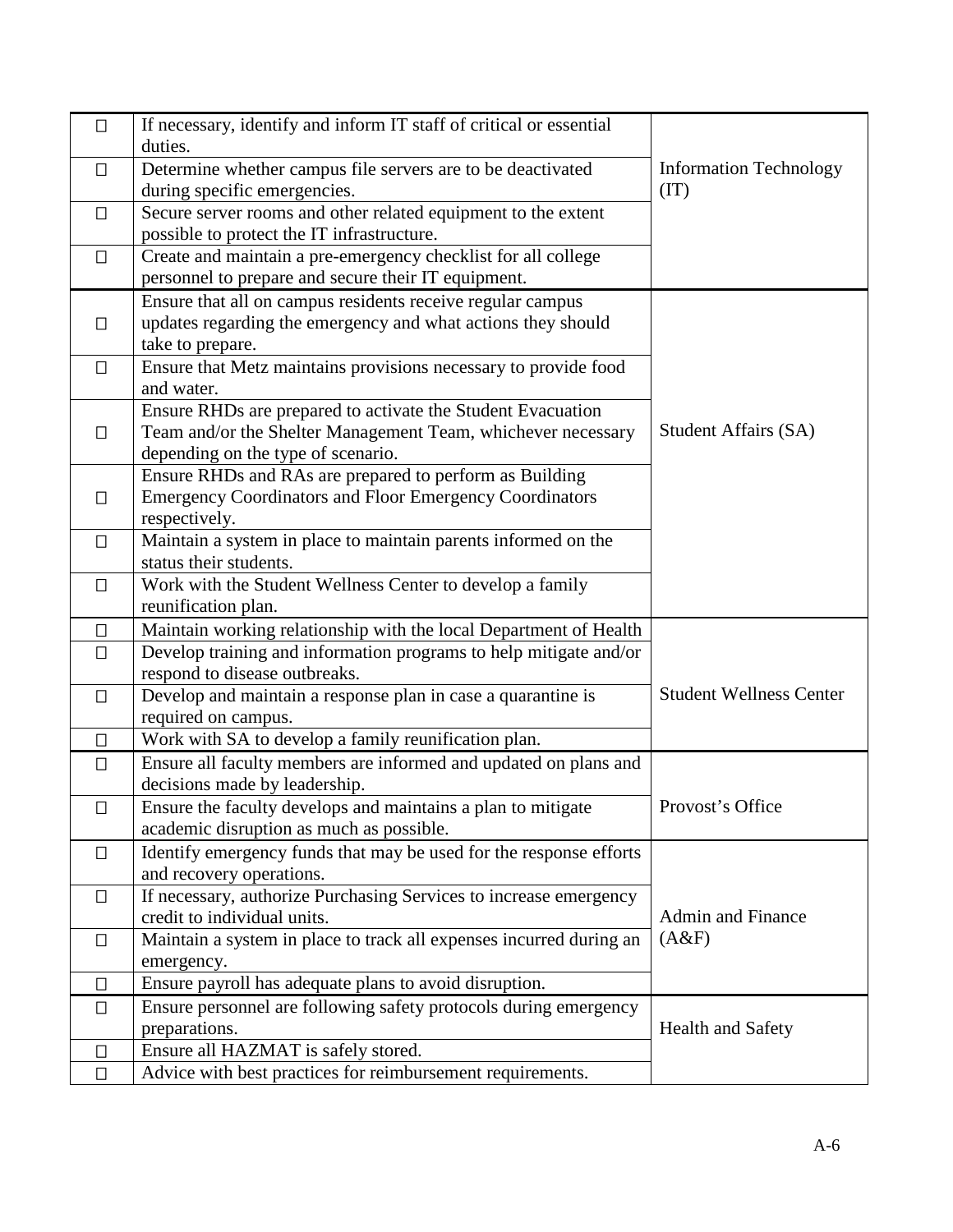|        | <b>During</b>                                                       |                             |
|--------|---------------------------------------------------------------------|-----------------------------|
|        | <b>Task</b>                                                         | <b>Office</b>               |
| $\Box$ | Establish and manage an Emergency Operations Center.                |                             |
| Π      | Continue to monitor news and weather, and disseminate updates.      |                             |
| П      | Establish communications with local authorities and mutual aid      |                             |
|        | partners.                                                           |                             |
| □      | Establish and maintain constant communication with campus           |                             |
|        | leadership and maintain them abreast of changing situations.        |                             |
|        | Assist Communications and Marketing operations in preparing         |                             |
| $\Box$ | current information about the progress of the emergency and         | <b>Emergency Management</b> |
|        | associated campus preparations.                                     | (EM)                        |
| $\Box$ | Maintain communications with the Student Evacuation Team            |                             |
|        | and/or the Shelter Management Team.                                 |                             |
| $\Box$ | Work with the Emergency Operations Team (EOT) to develop an         |                             |
|        | Incident Action Plan (IAP).                                         |                             |
| $\Box$ | Ensure Incident Command System (ICS) forms are being                |                             |
|        | completed and properly documented.                                  |                             |
| $\Box$ | Execute the duties and responsibilities of the College Incident     |                             |
|        | Commander                                                           |                             |
|        | Keep respective web sites and phone message points updated          |                             |
|        | regularly with current information about the progress of the        |                             |
| □      | emergency, and associated campus preparations and web, phone,       |                             |
|        | radio and print locations where the campus community can find       |                             |
|        | out information about campus operations.                            |                             |
| $\Box$ | Work with other campus administrative units to control rumors       | Communications and          |
|        | and correct inaccurate information.                                 | Marketing (C&M)             |
| $\Box$ | Provide department administrators with specific wording that        |                             |
|        | faculty and staff may use to update department voice mail           |                             |
|        | greetings directing callers to specific numbers and web sites where |                             |
|        | more information about the emergency can be found.                  |                             |
| $\Box$ | Implement a Crisis Communication Plan as needed.                    |                             |
|        | Maintain radio/telephone communications and activities log to       |                             |
| $\Box$ | support and provide information to the campus emergency             |                             |
|        | operations staff and C&M staff.                                     |                             |
| $\Box$ | Maintain law and order throughout the event.                        | <b>Campus Police</b>        |
| □      | In case of an evacuation and closer, ensure all buildings have been | Department (CPD)            |
|        | vacated, and heighten security to prevent people from returning     |                             |
|        | before the all-clear is announced.                                  |                             |
| $\Box$ | Be prepared to cordon off buildings or areas if the scenario        |                             |
|        | requires it.                                                        |                             |
| $\Box$ | Be prepared to support the EOT with equipment or other              |                             |
|        | infrastructure as needed.                                           |                             |
| $\Box$ | Ensure personnel are monitoring fuel levels and condition of        |                             |
|        | backup power.                                                       | Physical Plant (PP)         |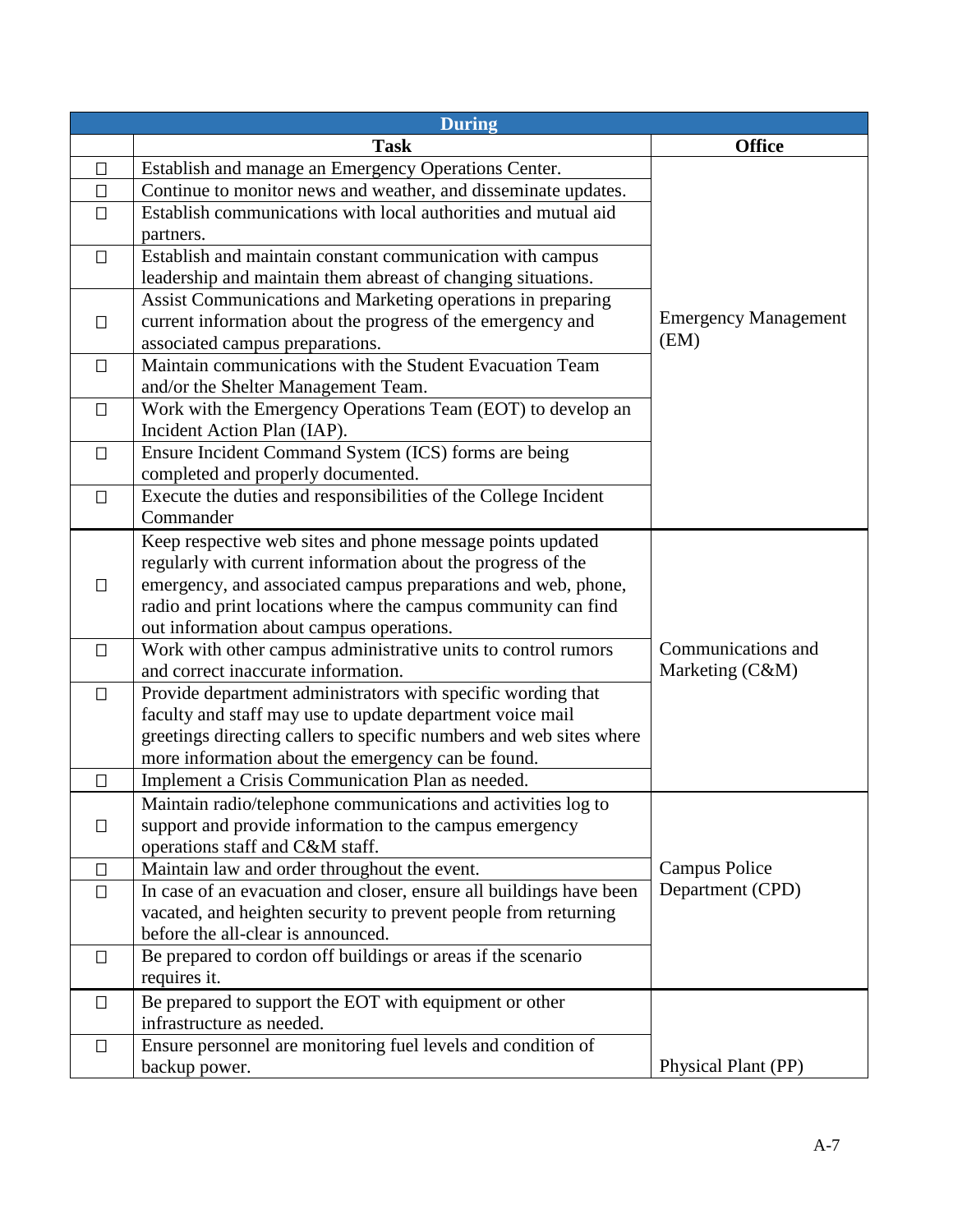|              | As much as possible, ensure critical infrastructure remains<br>operational. In case of degradation immediately inform the IC, and<br>develop solutions. |                                       |
|--------------|---------------------------------------------------------------------------------------------------------------------------------------------------------|---------------------------------------|
| $\Box$       | As much as possible, ensure IT communications remain<br>operational throughout the event.                                                               |                                       |
| Л            | Be prepared to support the EOT with IT equipment or repairs as<br>needed.                                                                               | <b>Information Technology</b><br>(TT) |
| $\Box$       | In case of degradation immediately inform the IC, and develop<br>solutions.                                                                             |                                       |
| $\Box$       | Maintain reliable communications with the EOC from the offsite.                                                                                         |                                       |
| $\Box$       | Maintain communications with the Student Evacuation Team                                                                                                |                                       |
|              | and/or the Shelter Management Team.                                                                                                                     |                                       |
| $\Box$       | Coordinate with Metz to receive food and water levels.                                                                                                  |                                       |
| $\Box$       | Maintain communications with Building Emergency Coordinators                                                                                            |                                       |
|              | to receive building reports and status.                                                                                                                 | Student Affairs (SA)                  |
|              | As much as possible, maintain parents informed on the status their                                                                                      |                                       |
| $\mathsf{L}$ | students.                                                                                                                                               |                                       |
| $\Box$       | Work with the Student Wellness Center to execute the family                                                                                             |                                       |
|              | reunification plan.                                                                                                                                     |                                       |
| П            | Work with the Department of Health to implement their                                                                                                   |                                       |
|              | recommendations and protocols.                                                                                                                          |                                       |
| $\Box$       | As needed, implement the response plan in case a quarantine is                                                                                          | <b>Student Wellness Center</b>        |
|              | required on campus.                                                                                                                                     |                                       |
| $\Box$       | Work with SA to execute the family reunification plan.                                                                                                  |                                       |
| П            | Track all expenses incurred during the emergency.                                                                                                       | <b>Admin and Finance</b>              |
| П            | Assist the EOT with emergency expenditure as needed.                                                                                                    | (A&F)                                 |

| <b>After</b> |                                                                  |                             |  |  |
|--------------|------------------------------------------------------------------|-----------------------------|--|--|
|              | Task                                                             | <b>Office</b>               |  |  |
| П            | Coordinate and oversee damage assessments as soon as safely      |                             |  |  |
|              | possible. Ensure proper documentation is complete and accurate.  |                             |  |  |
| П            | Continue to monitor news and weather, and disseminate updates.   |                             |  |  |
| $\Box$       | Identify supplies levels and reconstitute for recovery efforts.  |                             |  |  |
| $\Box$       | Advice and consult with campus leadership on reopening campus,   |                             |  |  |
|              | resume services, close shelters and return students.             |                             |  |  |
| $\Box$       | Work with CPD to ensure the return operations is conducted in an |                             |  |  |
|              | organized manner.                                                | <b>Emergency Management</b> |  |  |
|              | Assist Communications and Marketing in preparing current         | (EM)                        |  |  |
| П            | information about the progress of the emergency and associated   |                             |  |  |
|              | campus preparations.                                             |                             |  |  |
| П            | Maintain communication with local Emergency Management           |                             |  |  |
|              | offices and request assistance as necessary.                     |                             |  |  |
| П            | When possible, allow critical personnel to return home.          |                             |  |  |
| П            | Establish recovery operations work schedule and EOT battle-      |                             |  |  |
|              | rhythm.                                                          |                             |  |  |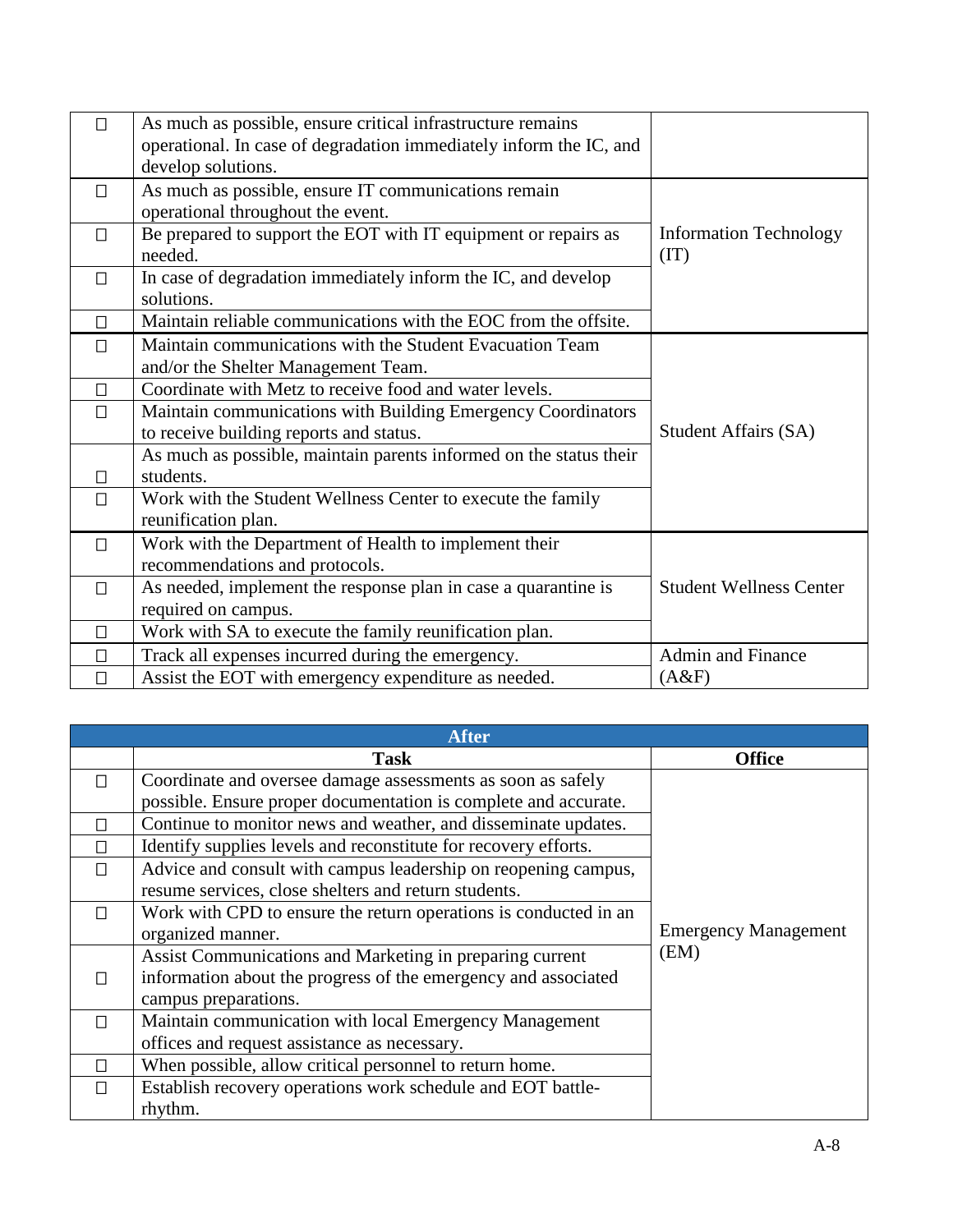| $\Box$ | Ensure any participating personnel are maintaining all required<br>ICS forms.                                                                                                                                                                                                   |                                       |
|--------|---------------------------------------------------------------------------------------------------------------------------------------------------------------------------------------------------------------------------------------------------------------------------------|---------------------------------------|
| $\Box$ | Coordinate Continuity Of Operations Plan (COOP) if necessary.                                                                                                                                                                                                                   |                                       |
| $\Box$ | Keep respective web sites and phone message points updated<br>regularly with current information about the progress of the<br>emergency, and associated campus preparations and web, phone,<br>radio and print locations where the campus community can find                    |                                       |
| $\Box$ | out information about campus operations.<br>Inform students, faculty, staff, parents and general campus<br>community about facility closings, openings, shelter operations,<br>etc.                                                                                             | Communications and<br>Marketing (C&M) |
| $\Box$ | Work with other campus administrative units to control rumors<br>and correct inaccurate information.                                                                                                                                                                            |                                       |
| $\Box$ | Provide department administrators with specific wording that<br>faculty and staff may use to update department voice mail<br>greetings directing callers to specific numbers and web sites where<br>more information about the emergency, campus closings etc. can<br>be found. |                                       |
| $\Box$ | Maintain radio/telephone communications and activities log to<br>support and provide information to the campus emergency<br>operations staff and C&M staff.                                                                                                                     |                                       |
| $\Box$ | Assist Physical Plant in checking campus grounds for debris and<br>damages.                                                                                                                                                                                                     | Campus Police<br>Department (CPD)     |
| $\Box$ | In case of a local curfew, be prepared to provide transportation to<br>the campus for key recovery personnel.                                                                                                                                                                   |                                       |
| $\Box$ | Cordon off areas as necessary for safety and/or security.                                                                                                                                                                                                                       |                                       |
| $\Box$ | Work with EM to ensure the return operation is conducted in an<br>organized manner.                                                                                                                                                                                             |                                       |
| $\Box$ | Inspect and conduct repairs of whatever is possible.                                                                                                                                                                                                                            |                                       |
| $\Box$ | Oversee and coordinate a thorough damage assessment, ensuring<br>all forms and images are being documented accordingly.                                                                                                                                                         |                                       |
| $\Box$ | Coordinate with contractors to assist with cleanup and repairs.                                                                                                                                                                                                                 |                                       |
| $\Box$ | Ensure all expenditures are itemized and maintained organized.                                                                                                                                                                                                                  | Physical Plant (PP)                   |
| $\Box$ | Provide leadership with daily reports of damages and/or repairs.                                                                                                                                                                                                                |                                       |
| $\Box$ | Coordinate with building occupants to assist with reporting<br>damages to their individual buildings.                                                                                                                                                                           |                                       |
| $\Box$ | Where possible or necessary, protect building, equipment and<br>furniture from further damage.                                                                                                                                                                                  |                                       |
| $\Box$ | Establish work rotation for recovery personnel.                                                                                                                                                                                                                                 |                                       |
| $\Box$ | Ensure recovery personnel are following safety protocols during<br>recovery operations.                                                                                                                                                                                         |                                       |
| $\Box$ | Inspect HAZMAT conditions.                                                                                                                                                                                                                                                      |                                       |
| $\Box$ | Assist with the accuracy of recovery documentation and advice                                                                                                                                                                                                                   | <b>Health and Safety</b>              |
|        | with best practices for reimbursement requirements.                                                                                                                                                                                                                             |                                       |
| $\Box$ | Complete insurance related items.                                                                                                                                                                                                                                               |                                       |
| $\Box$ | Conduct internal damage assessments and repair as necessary.                                                                                                                                                                                                                    |                                       |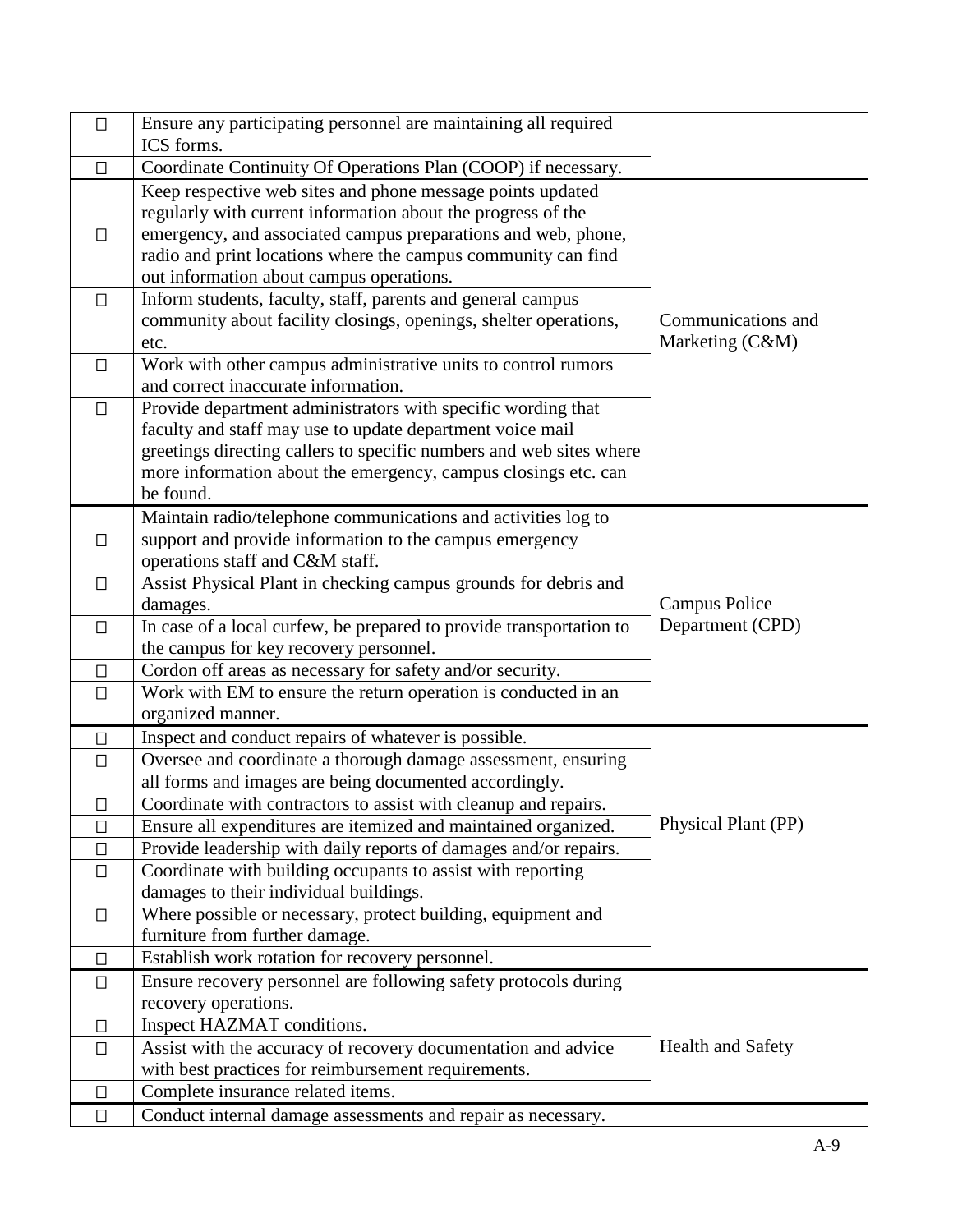| $\Box$ | Coordinate with building occupants to assist with reporting        |                                |
|--------|--------------------------------------------------------------------|--------------------------------|
|        | damages to their individual hardware or systems.                   | <b>Information Technology</b>  |
| П      | If necessary, coordinate with contractors to assist with repairs.  | (TT)                           |
| $\Box$ | Provide leadership with daily reports of damages and/or repairs.   |                                |
|        | Ensure that all on campus residents receive regular campus         |                                |
| $\Box$ | updates regarding campus status and any changes.                   |                                |
| $\Box$ | Coordinate with Metz to ensure they are capable to resume          |                                |
|        | services.                                                          |                                |
|        | Coordinate with the Student Evacuation Team for a safe return of   |                                |
| $\Box$ | evacuated students.                                                |                                |
| $\Box$ | If shelter operations were conducted, coordinate with the Shelter  | Student Affairs (SA)           |
|        | Management Team for cleanup and closing the shelter.               |                                |
| $\Box$ | Assist Physical Plant in checking campus grounds for debris and    |                                |
|        | damages.                                                           |                                |
| $\Box$ | Identify and coordinate if temporary housing is required.          |                                |
|        | Coordinate with Building Emergency Coordinators and Floor          |                                |
| $\Box$ | Emergency Coordinators for an organized return.                    |                                |
| $\Box$ | If established, assist the Student Wellness Center in the family   |                                |
|        | reunification center.                                              |                                |
| $\Box$ | Advice the EOT and leadership of any health related issues.        |                                |
| $\Box$ | If established, staff and operate the family reunification center. | <b>Student Wellness Center</b> |
| $\Box$ | If necessary, prepare and conduct post-traumatic stress related    |                                |
|        | classes and interventions.                                         |                                |
| $\Box$ | Provide leadership with daily reports on health related updates.   |                                |
| $\Box$ | Ensure all faculty members are informed and updated on plans and   |                                |
|        | decisions made by leadership.                                      | Provost's Office               |
| $\Box$ | Ensure the faculty is fully prepared to resume academic activities |                                |
|        | before students return to campus.                                  |                                |
| $\Box$ | Identify emergency funds that may be used for recovery             |                                |
|        | operations.                                                        |                                |
| $\Box$ | If necessary, authorize Purchasing Services to increase emergency  |                                |
|        | credit to individual units.                                        | <b>Admin and Finance</b>       |
| $\Box$ | Maintain a system in place to track all expenses incurred during   | (A&F)                          |
|        | recovery.                                                          |                                |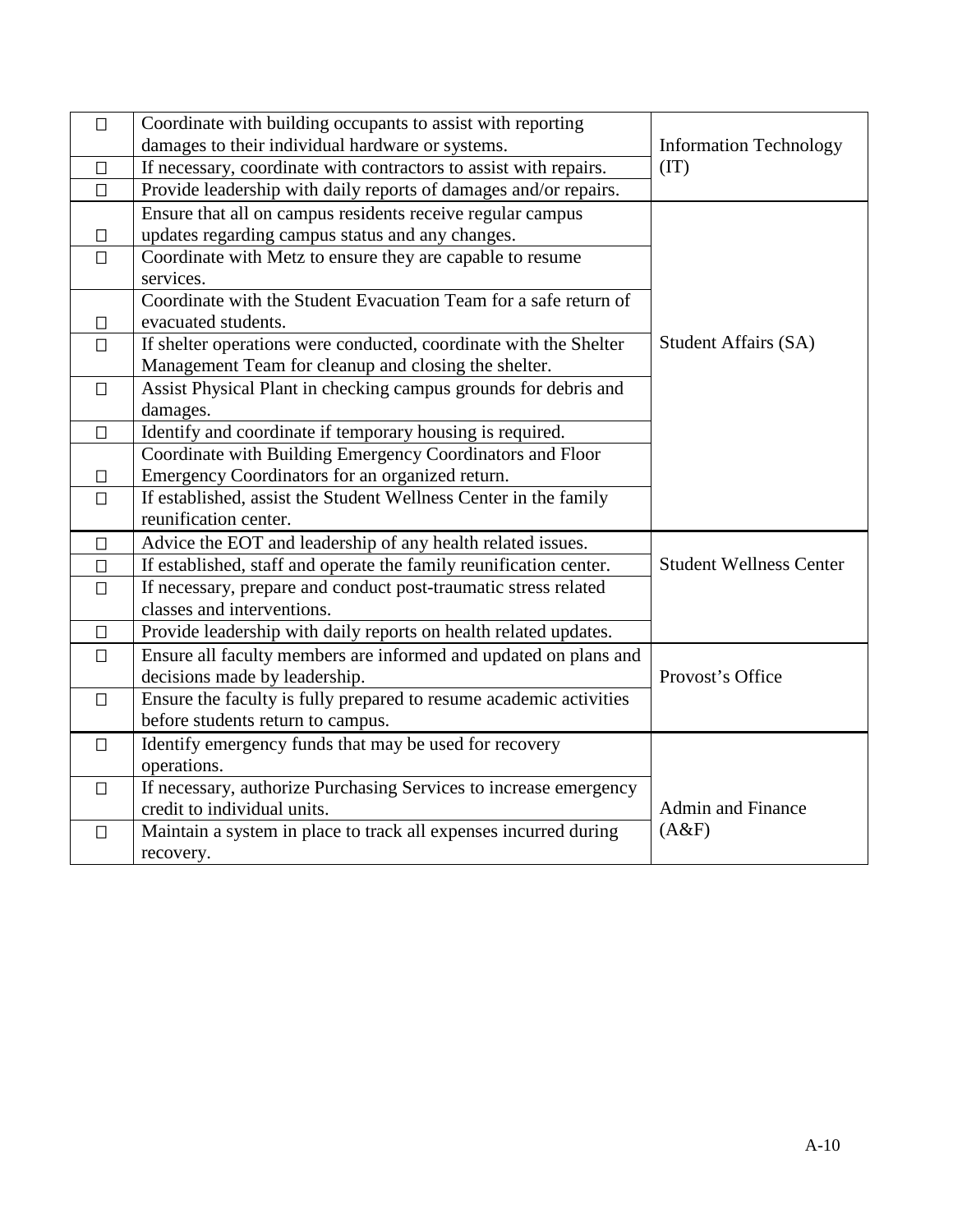## **Appendix 4: New College Emergency Support Functions Descriptions**

| <b>NCF Emergency Support Functions (ESFs)</b>                                             |                                                                                                                                                                                                                                                                                                                                                                                                                                                                                                                                                                                                                    |                                                                     |  |  |  |  |  |  |  |  |  |
|-------------------------------------------------------------------------------------------|--------------------------------------------------------------------------------------------------------------------------------------------------------------------------------------------------------------------------------------------------------------------------------------------------------------------------------------------------------------------------------------------------------------------------------------------------------------------------------------------------------------------------------------------------------------------------------------------------------------------|---------------------------------------------------------------------|--|--|--|--|--|--|--|--|--|
| ESF#                                                                                      | <b>ESF Description</b>                                                                                                                                                                                                                                                                                                                                                                                                                                                                                                                                                                                             | <b>Responsible</b><br><b>Department</b>                             |  |  |  |  |  |  |  |  |  |
| 1 - Transportation                                                                        | ESF-1 is responsible for supporting the movement of NCF<br>students to a safe location in case of a campus evacuation by<br>ensuring accountability and communication throughout the<br>process.                                                                                                                                                                                                                                                                                                                                                                                                                   | <b>Office of Student</b><br><b>Affairs</b>                          |  |  |  |  |  |  |  |  |  |
| 2 – Communications                                                                        | Maintains communication systems to ensure business and academic<br>continuity as well as support public safety in normal operating<br>conditions and emergency situations.                                                                                                                                                                                                                                                                                                                                                                                                                                         | <b>Office of Information</b><br><b>Technology</b>                   |  |  |  |  |  |  |  |  |  |
| 3/12 – Facilities<br><b>Management</b>                                                    | ESF-3 is responsible for public works infrastructure actions that may<br>take place in an emergency. Also provides and coordinates resources<br>(personnel, equipment, facilities, materials and supplies) to support<br>public works and infrastructure needs during an emergency or<br>disaster. This ESF encompasses potable water, sanitary sewer, fire<br>water, storm water, chilled water, and electrical resources, as well as<br>individual repairs for NCF campus buildings.<br>ESF-12 coordinates the internal and external departments responsible<br>for power generation and distribution on campus. | <b>Physical Plant</b>                                               |  |  |  |  |  |  |  |  |  |
| 4 – Firefighting<br>9 – Search and<br><b>Rescue</b><br>10 - Hazardous<br><b>Materials</b> | ESF-4 provides and coordinates resources (personnel, equipment,<br>facilities, materials and supplies) to support firefighting, emergency<br>medical, and hazardous materials response needs during an<br>emergency or disaster.<br>ESF-9 lists the internal and external departments responsible for<br>search and rescue actions that may take place in an emergency.<br>ESF-10 lists the internal and external departments responsible for<br>hazardous materials response actions that may take place in an<br>emergency.                                                                                      | <b>Office of</b><br><b>Environmental Health</b><br>and Safety       |  |  |  |  |  |  |  |  |  |
| <b>5 – EM Planning</b>                                                                    | Supports the coordination of emergency management planning by<br>collecting and maintaining documentation and creating briefs and<br>situation reports.                                                                                                                                                                                                                                                                                                                                                                                                                                                            | <b>Provost's Office</b>                                             |  |  |  |  |  |  |  |  |  |
| 6 – Mass Care                                                                             | ESF-6 is responsible for identifying and tracking personnel being<br>transported to local hospitals and collecting and providing<br>information on victims to family members. Also coordinates<br>emergency housing for students and points of distribution for basic<br>supplies if necessary.                                                                                                                                                                                                                                                                                                                    | <b>Office of Student</b><br><b>Affairs</b>                          |  |  |  |  |  |  |  |  |  |
| 7 - Resources<br><b>Support</b>                                                           | Coordinates timely and efficient purchasing and delivery of supplies,<br>equipment, services, and facilities needed in an emergency.                                                                                                                                                                                                                                                                                                                                                                                                                                                                               | <b>Procurement</b>                                                  |  |  |  |  |  |  |  |  |  |
| 8 - Campus Health                                                                         | ESF-8 lists and coordinates the internal and external departments<br>responsible for public health, mental health, religious services, and<br>medical services that may be needed in an emergency.                                                                                                                                                                                                                                                                                                                                                                                                                 | <b>Office of Student</b><br><b>Wellness</b>                         |  |  |  |  |  |  |  |  |  |
| $11 - Food & Water$                                                                       | Identifies food, water and ice needs for a disaster or emergency;<br>obtain needed resources; and transport to the impacted area.                                                                                                                                                                                                                                                                                                                                                                                                                                                                                  | <b>Office of Student</b><br><b>Affairs</b>                          |  |  |  |  |  |  |  |  |  |
| 14 – Public<br><b>Information</b>                                                         | Disseminates and controls information on emergencies to the NCF<br>community through various media outlets and internal messaging<br>systems.                                                                                                                                                                                                                                                                                                                                                                                                                                                                      | <b>Office of</b><br><b>Communications &amp;</b><br><b>Marketing</b> |  |  |  |  |  |  |  |  |  |
| 16 – Campus Safety<br>& Security                                                          | Coordinates the internal and external departments responsible for<br>public safety and security actions and support in an emergency.                                                                                                                                                                                                                                                                                                                                                                                                                                                                               | <b>Campus Police Dept.</b>                                          |  |  |  |  |  |  |  |  |  |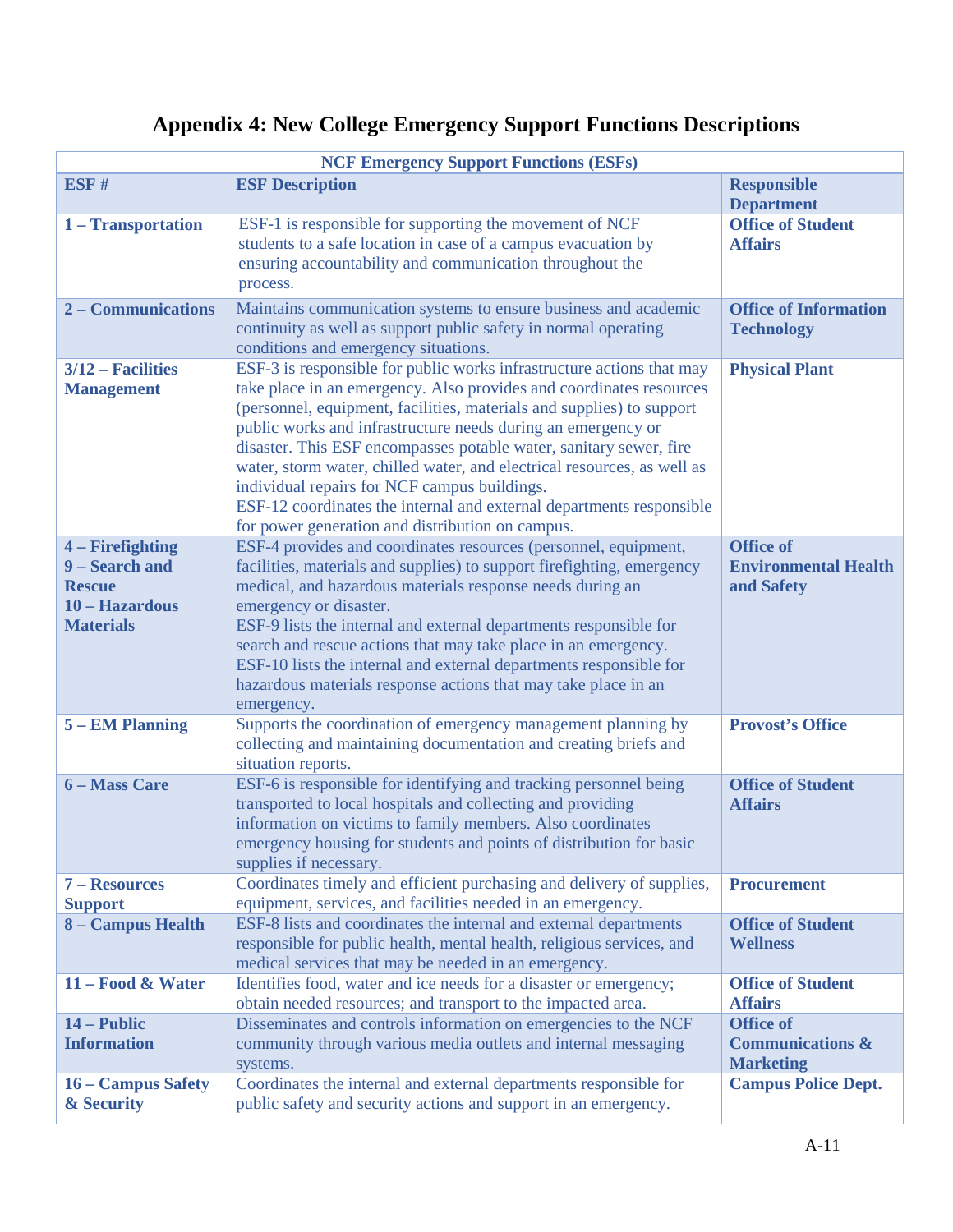## **Appendix 5: New College of Florida Critical and Essential Staff Policy (Awaiting approval)**